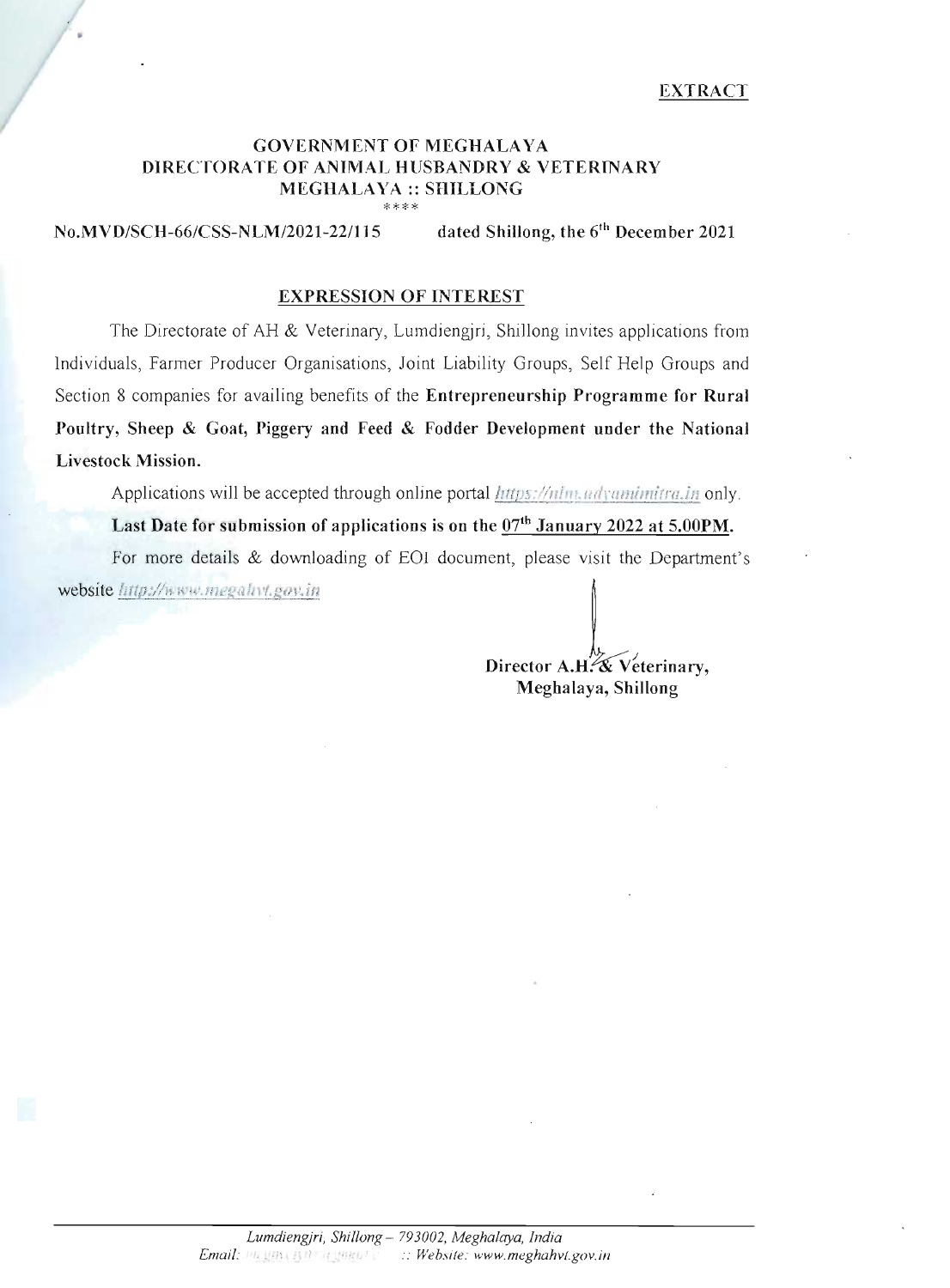# **EXPRESSION OF INTEREST (EOI)**

## **For applying to**

## **Entrepreneurship Development Programme**

**Under**

**National Livestock Mission**

**Department of Animal Husbandry and Dairying Ministry of Fisheries, Animal Husbandry and Dairying Government of India, Krishi Bhawan, New Delhi 110011**

August, 2021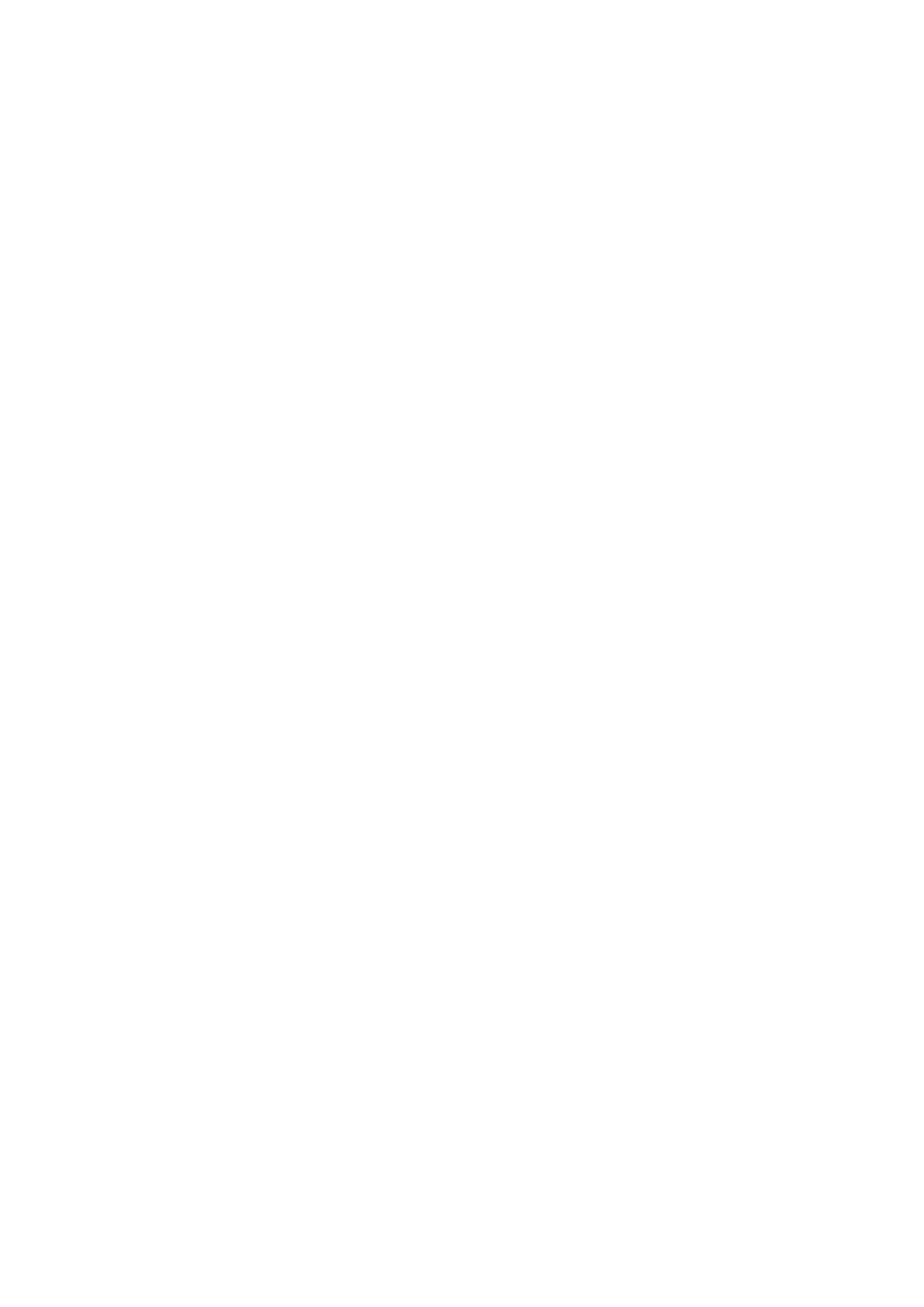## **Government of Meghalaya Department of Animal Husbandry & Veterinary Meghalaya State**

Place: Shillong

Dated: 03rd December 2021

Government of India (GOI) has approved a new Centrally Sponsored Scheme National Livestock Mission for implementation during 2021-22 to 2025-26. The objective of the scheme is to support entrepreneurship development for rural poultry, sheep and goat, piggery, feed and fodder and also improvement of breed of sheep, goat and as well as fodder production. The scheme is being implemented by Ministry of Fisheries, Animal Husbandry and Dairying, Department of Animal Husbandry and Dairying. The Scheme Guidelines were issued vide OM of even number dated July 2021 and has been made available at website at [www.dahd.nic.in](http://www.dahd.nic.in/)

2. As per the requirement under the scheme, the Department of Animal Husbandry & Veterinary, Government of Meghalaya, Shillong, Meghalaya invites applications from individuals, FPOs, JLGs, SHGs and Section 8 companies for availing benefits under the Entrepreneurship programme for establishment of the following projects:

- a) Rural Poultry Entrepreneurship Model for establishment of Parent Farm of 1000 birds of Low Input Technology, Hatchery for production of chicks and brooder mother unit for brooding and rearing of the chicks.
- b) Breeder Farm of sheep and goat of 500 females and 25 males for production of kids /lambs
- c) Piggery Breeder farm of 100 sows and 10 boars for production of piglets and fattening of piglets.
- d) Feed and Fodder entrepreneurship for establishment of silage making unit, fodder block making unit and TMR plant.

3. The details of projects, eligibility criteria, list of equipment eligible for funding have been annexed at Annexure I.

4. The Eligible Beneficiaries who are fulfilling the criteria under the scheme, shall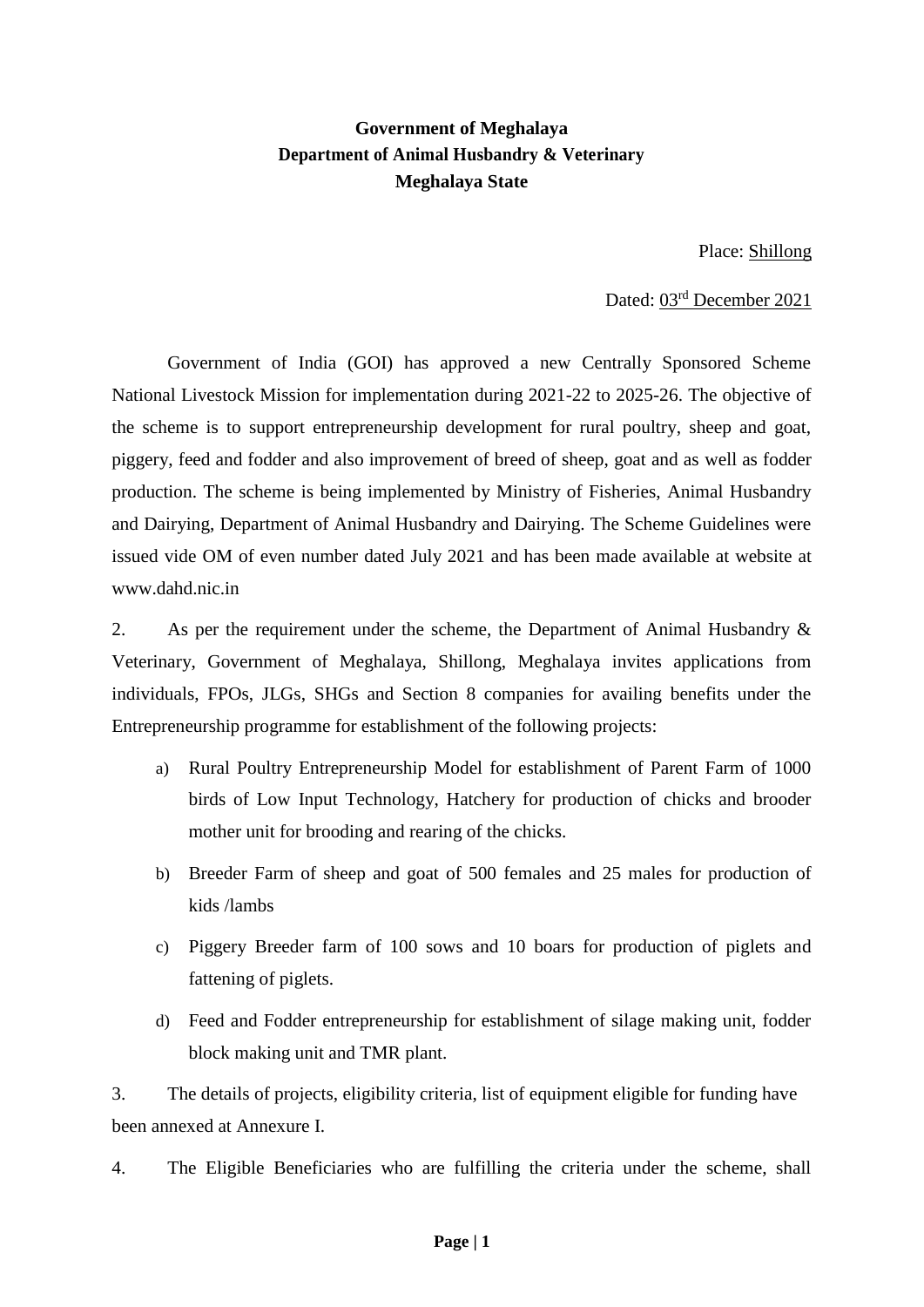apply through the online portal [www.nlm.udyamimitra.in,](http://www.nlm.udyamimitra.in/) though a form for application and required documents has been provided at Annexure III. The last date of submission of expression of interest is **07th January 2022.**

5. The offer for EOI shall be valid for a period of **6 (six) months initially** which may be extended, if required, by the Department.

6. Evaluation Criteria has been provided at Annexure I**.** The EOI will be screened and evaluated for short listing inter alia based on their eligibility conditions and verifications. Agencies / individuals who qualify and short listed. However, subsidy will be provided depending on the budget availability under NLM Scheme.

7. Where there is any indication that a conflict of interest exists or may arise, it shall be the responsibility of the Eligible Entity to disclose and inform the State Implementing Agency detailing the conflict in writing as an attachment to this document. State Implementing Agency will be the final arbitrator in cases of potential conflicts of interest. Failure to notify any potential conflict of interest will invalidate the application.

8. The EOI is an offer and is issued with no commitment. State Implementing Agency reserves the right to withdraw EOI and or vary part thereof at any stage. The State Implementing Agency further reserves the right to disqualify any applicant, should it be necessary at any stage.

Director A.H. & Veterinary, Meghalaya, Shillong

*Note: The Department of Animal Husbandry & Veterinary, Government of Meghalaya or any of its designates reserves the right to cancel this request for EOI and / or invite fresh with or without amendments, without liability or any obligations for such request for EOI and without assigning any reason. Information provided at this stage is indicative and the Department reserves the right to amend / add further details in the EOI.*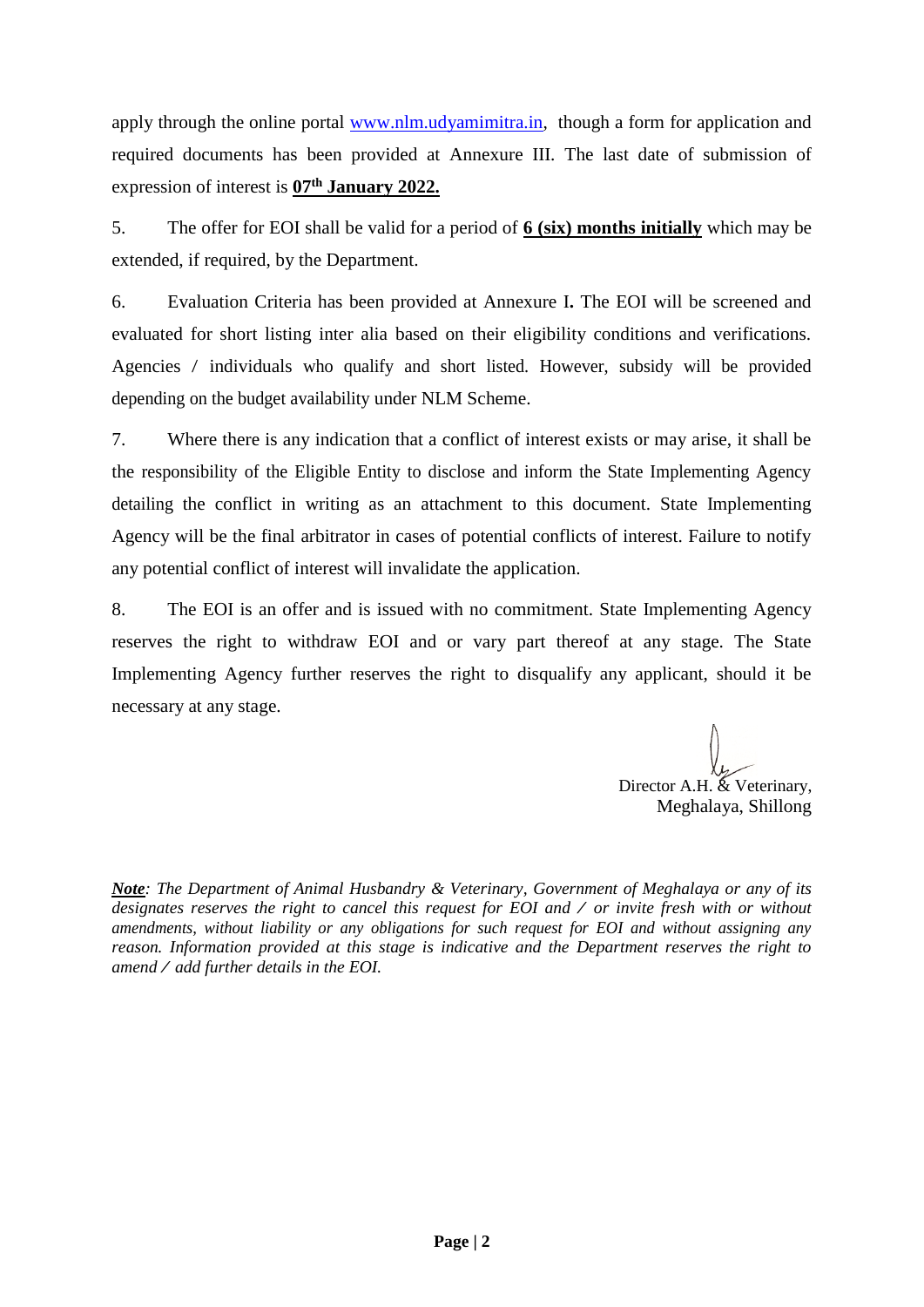### **ANNEXURE I**

### **Background**

The Department of Animal Husbandry & Dairying, Government of India is implementing the scheme of National Livestock Mission since the financial year 2021-22. The scheme of National Livestock Mission (NLM) aims towards employment generation, entrepreneurship development, increase in per animal productivity and thus targeting increased production of meat, goat milk, egg and wool. The concept of NLM Scheme is to develop the entrepreneurs in poultry, sheep & goat, pig, feed and fodder development in order to create the forward and backward linkage for the produce available at the unorganized sector and to link with the organized sector.

**2.** The NLM has decided to develop entrepreneurship in the rural poultry development, sheep  $\&$  goat, piggery, feed  $\&$  fodder development in order to invite the private investment as well as the rural youth to come forward in these sectors so as to enable them self-reliant. This will help the country Atmanirbhar in the Meat, egg and wool production which after meeting the domestic demands can be exported to earn foreign exchange.

**3.** The Government of India has decided to incentivize such entrepreneurship development through providing 50% back-ended subsidy for the project cost as mentioned against each of the entrepreneurship projects attached with this EOI.

**4. All the projects envisaged should preferably have a Hub and Spoke models where the beneficiary entrepreneur will act as Hub and the farmers of the catchment area will get the benefit of the produce of hub. In this way, chain of forward and backward linkage will be developed for better pricing of the products produced by the farmers.**

**5. Eligible Entities:** Individual, Farmers Producer Organizations, Self Help Group, Joint Liability Group, Section 8 companies**.**

### **6. Eligibility Criteria for the Entrepreneurs to avail benefit.**

The Entrepreneurs/ Eligible Entities shall be considered Eligible for availing benefit under the entrepreneurship programme if fulfils either of the following criteria:

• Entrepreneurs/ Eligible Entities either have obtained training or have trained experts or have sufficient experience in the relevant field in managing and running the project or have technical experts with sufficient experience in the relevant field of managing and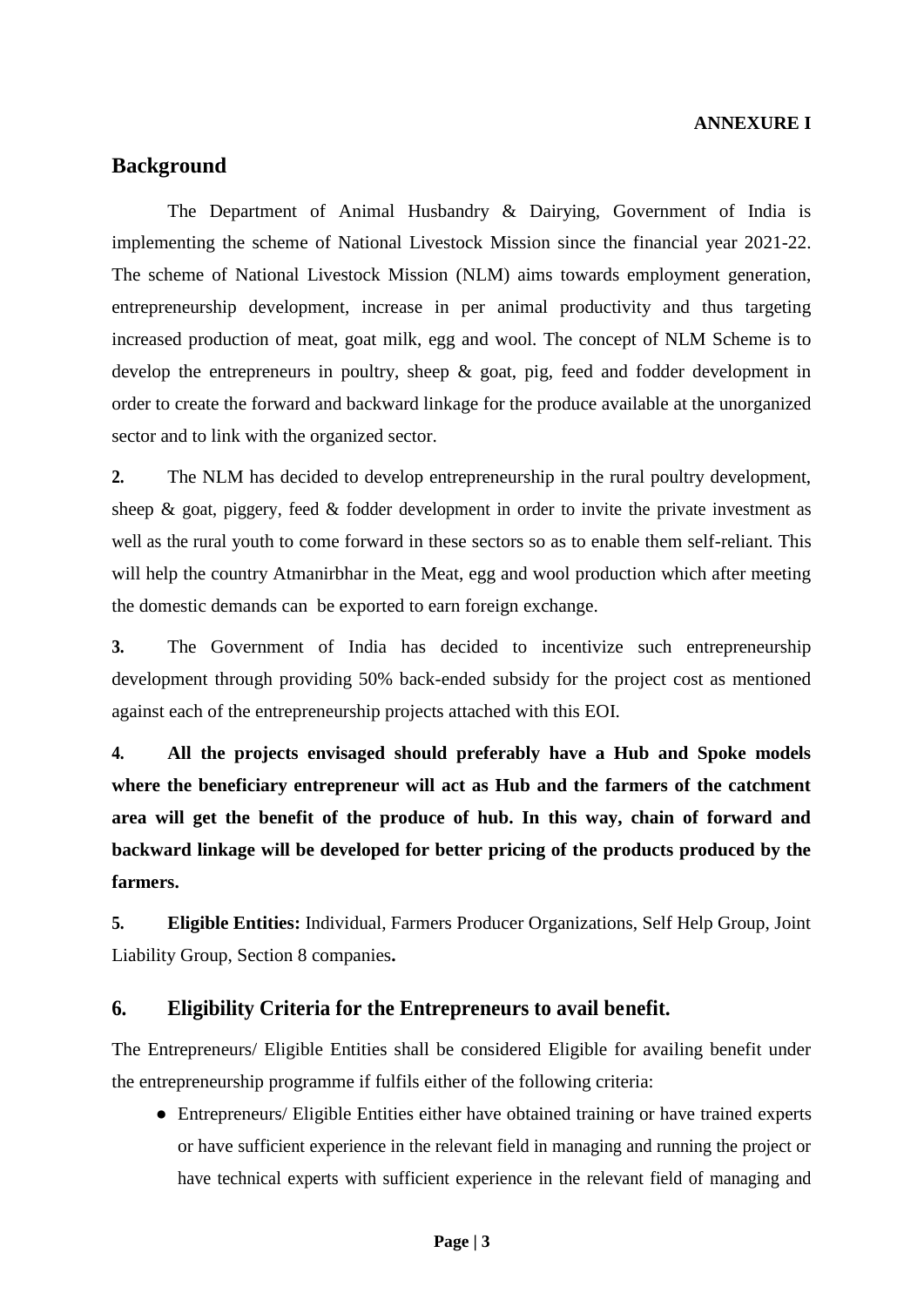running the project.

- The Entrepreneurs/ Eligible Entities have got the sanction loan for project by the bank/financial institutions like NCDC etc OR furnished bank guarantee from scheduled bank along with appraisal of project for its validity by bank where it is holding the account.
- The Entrepreneurs/ Eligible Entities should have own land or lease land where the project will be established.
- The Entrepreneurs/ Eligible Entities have all the relevant documents for KYC

**Note:** No assistance will be provided for purchasing of land, lease of land, purchase of vehicle for personal use, office establishments, working capital and recurring cost.

## **7. Submission of applications:**

The application for entrepreneurship project and also the Central Sector projects will be accepted only through online portal developed by the DAHD through Small Industries Development Banks of India (SIDBI) [www.nlm.udyamimitra.in.](http://www.nlm.udyamimitra.in/)

### **8. Release of subsidy to the Beneficiaries:**

- 50% capital subsidy up to the ceiling of subsidy mentioned against each project will be released to beneficiaries in two equal instalments by SIDBI.
- First instalment will be released upfront to the lending bank which will be credited to beneficiary account after the bank releases first instalment of loan to the beneficiary and its confirmation by State Implementing Agency. The release of subsidy will be entered in the portal also.
- Beneficiaries will be eligible for the second instalment after completion of the project and certified so by the implementing Agency and returnable through the portal.
- State Implementing agency will follow up the project for the period of 2 years after completion with regards to its operation.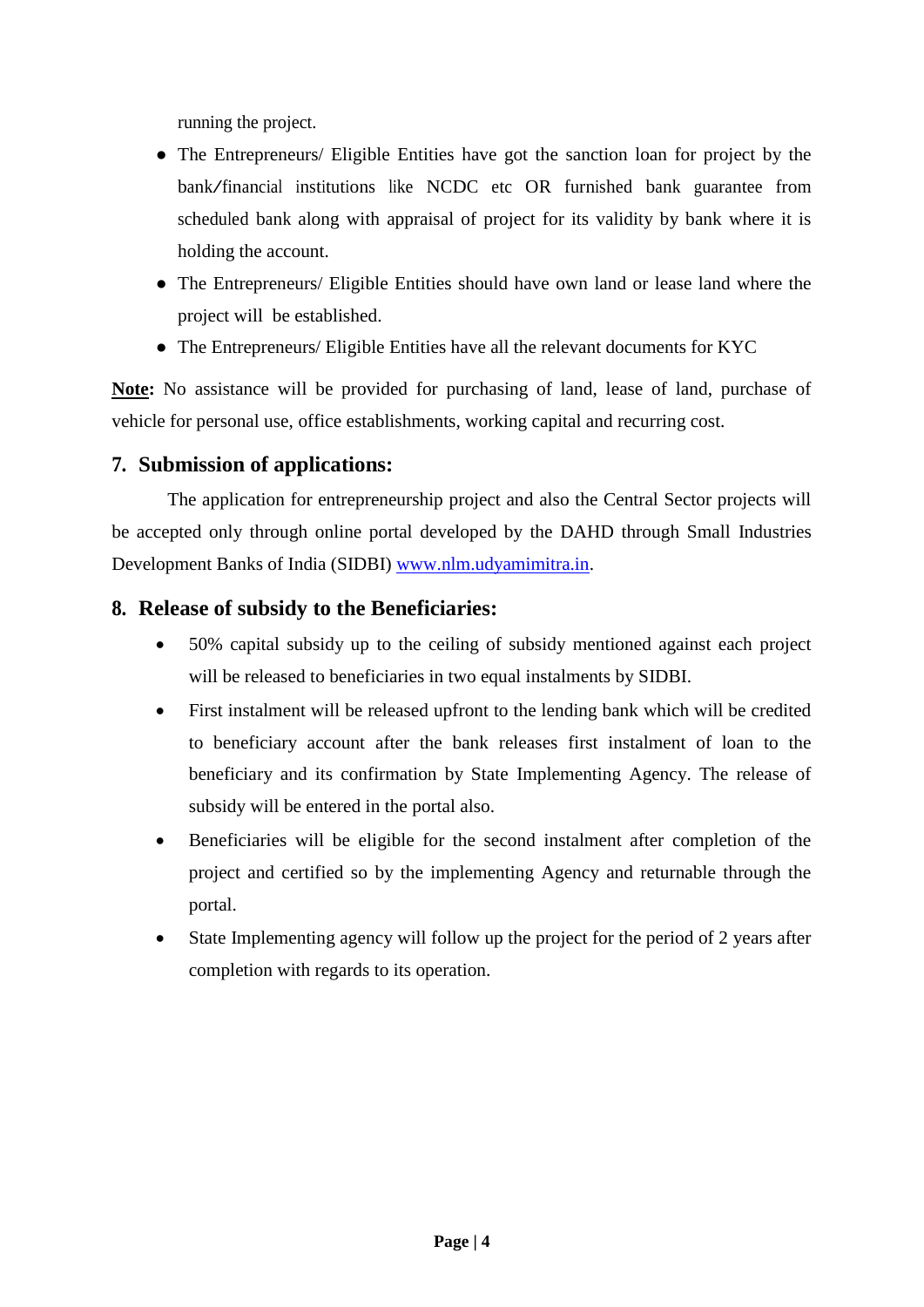# **NAME OF THE ENTREPRENEURSHIP PROJECTS AND DETAILS DESCRIPTION OF THE PROJECTS**

| SI.<br>No. | Name of the             | <b>Rural Poultry Entrepreneurship programme</b>                                                                                                                                                                                                                                                                                                                                     |
|------------|-------------------------|-------------------------------------------------------------------------------------------------------------------------------------------------------------------------------------------------------------------------------------------------------------------------------------------------------------------------------------------------------------------------------------|
| 01         | components<br>Objective | i.<br>Bringing unorganized rural poultry farming sector<br>into organized sector<br>ii.<br>Promotion of entrepreneurship in the field of rural<br>poultry in a sustainable manner<br>Establishment of forward and backward linkages<br>iii.<br>Popularizing the<br>different<br>alternative<br>iv.<br>non-conventional low cost feeding                                             |
| 02         | <b>Salient features</b> | The Entrepreneurship will be developed by inviting the<br>individual, SHGs/FPOs/FCOs/JLGs and Section 8<br>companies. The Eligible Entities will be able to<br>establish of Parent Farm, Rural Hatchery and brooder<br>cum mother unit for Production of Hatching Eggs, and<br>Chicks and rearing of the said chick up to four week in<br>the mother unit.                          |
|            |                         | The main object of the project is to create village level<br>integrator for production of chicks and supply of chicks<br>for rural poultry to the farmers. This will create the Hub<br>and Spoke model where the entrepreneurs will act as<br>Hub and farmers at the local areas will act as spoke.<br>This will able to establish forward and backward linkage<br>(Hub and Spoke). |
|            |                         | The Central Government will provide 50% back-ended<br>capital subsidy up to Rs.25 lakhs per project with<br>regard to the cost of the project for establishment of<br>Parent Farm, Rural hatchery and Mother Unit with<br>minimum 1000 parent layers.                                                                                                                               |
|            |                         | The bird maintained in the parent farm will be of Low<br>Input Technology Birds or such kind of bird which will<br>be sustained at the free range management system.                                                                                                                                                                                                                |
|            |                         | <b>Central Poultry Development Organizations, Central</b><br>Avian Research Institutions, Directorate of Poultry<br>Research and State Veterinary Universities and other                                                                                                                                                                                                            |

# **1. - Establishment of Entrepreneurs for breed development of Rural Poultry:**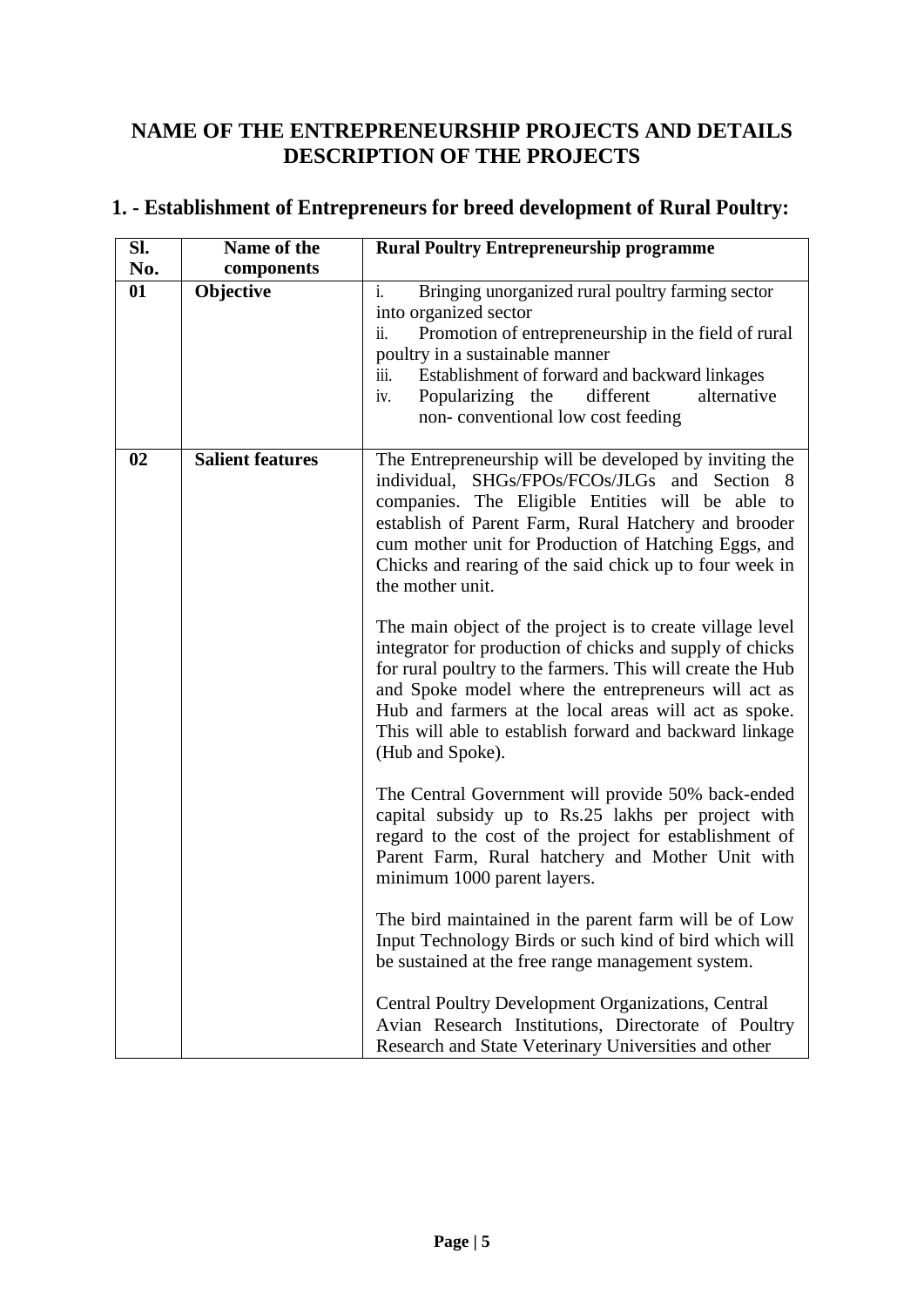|    |                          | private organizations with certificates of guaranteed<br>production will be eligible to supply birds to the<br>entrepreneurs. Necessary Technical specifications for<br>birds will be issued separately. A list of Low input<br>technology birds is at Annexure II.<br>Indicative list of components eligible for funding is at                                                                                                                                                                                                                                                                                                                                                                                                        |
|----|--------------------------|----------------------------------------------------------------------------------------------------------------------------------------------------------------------------------------------------------------------------------------------------------------------------------------------------------------------------------------------------------------------------------------------------------------------------------------------------------------------------------------------------------------------------------------------------------------------------------------------------------------------------------------------------------------------------------------------------------------------------------------|
| 03 | <b>Eligible Entities</b> | <b>Appendix I</b><br>Individual/SHGs/FPOs/FCOs/JLGs and Section 8                                                                                                                                                                                                                                                                                                                                                                                                                                                                                                                                                                                                                                                                      |
|    |                          | Companies.                                                                                                                                                                                                                                                                                                                                                                                                                                                                                                                                                                                                                                                                                                                             |
| 04 | <b>Funding pattern</b>   | One Time 50% capital subsidy of the total project<br>cost will be provided with maximum subsidy up to Rs.<br>25 lakh for each unit.                                                                                                                                                                                                                                                                                                                                                                                                                                                                                                                                                                                                    |
|    |                          | Subsidy will be the capital subsidy and provided in two<br>equal instalments. First instalment will be released<br>upfront to the scheduled bank or financial institutions<br>like NCDC etc. by SIDBI to be credited to the<br>Entrepreneur/ Eligible Entities' account after the bank<br>or financial institution releases First Instalment of loan<br>to the beneficiary and its confirmation by State<br>Implementing Agency. Beneficiaries will be eligible for<br>release of the second instalment by SIDBI after<br>completion of the project and certified so by the State<br><b>Implementing Agency</b>                                                                                                                        |
|    |                          | In case of the self-financing project, the project needs to<br>be appraised by the bank where the Entrepreneurs/<br>Eligible Entity have account. The first instalment of<br>50% subsidy will be provided into the lending bank by<br>SIDBI where the beneficiary has account. The subsidy<br>will be released only when the beneficiary has made<br>expenditure of 25% cost for the project towards<br>infrastructure and has been verified by the State<br>Implementing Agency. Remaining amount of 50%<br>subsidy will be provided by SIDBI after completion of<br>the project and verified by State Implementing Agency.                                                                                                           |
|    |                          | The Entrepreneurs / Eligible Entities interested in<br>taking benefit under the entrepreneurship project in<br>self-financing mode, need to provide Bank Guarantee<br>from the scheduled bank valid for three years for the<br>remaining cost of the project beyond the cost of subsidy<br>sought for support. This Bank Guarantee shall be<br>provided in the name of the Department of Animal<br>Husbandry and Dairying, Ministry of Fisheries, Animal<br>Husbandry and Dairying. The original Bank Guarantee<br>is to be kept in the safe custody of the State<br>Implementing Agency. Also a copy of the Bank<br>Guarantee and a declaration form need to be uploaded<br>in the online portal at the submission of the application |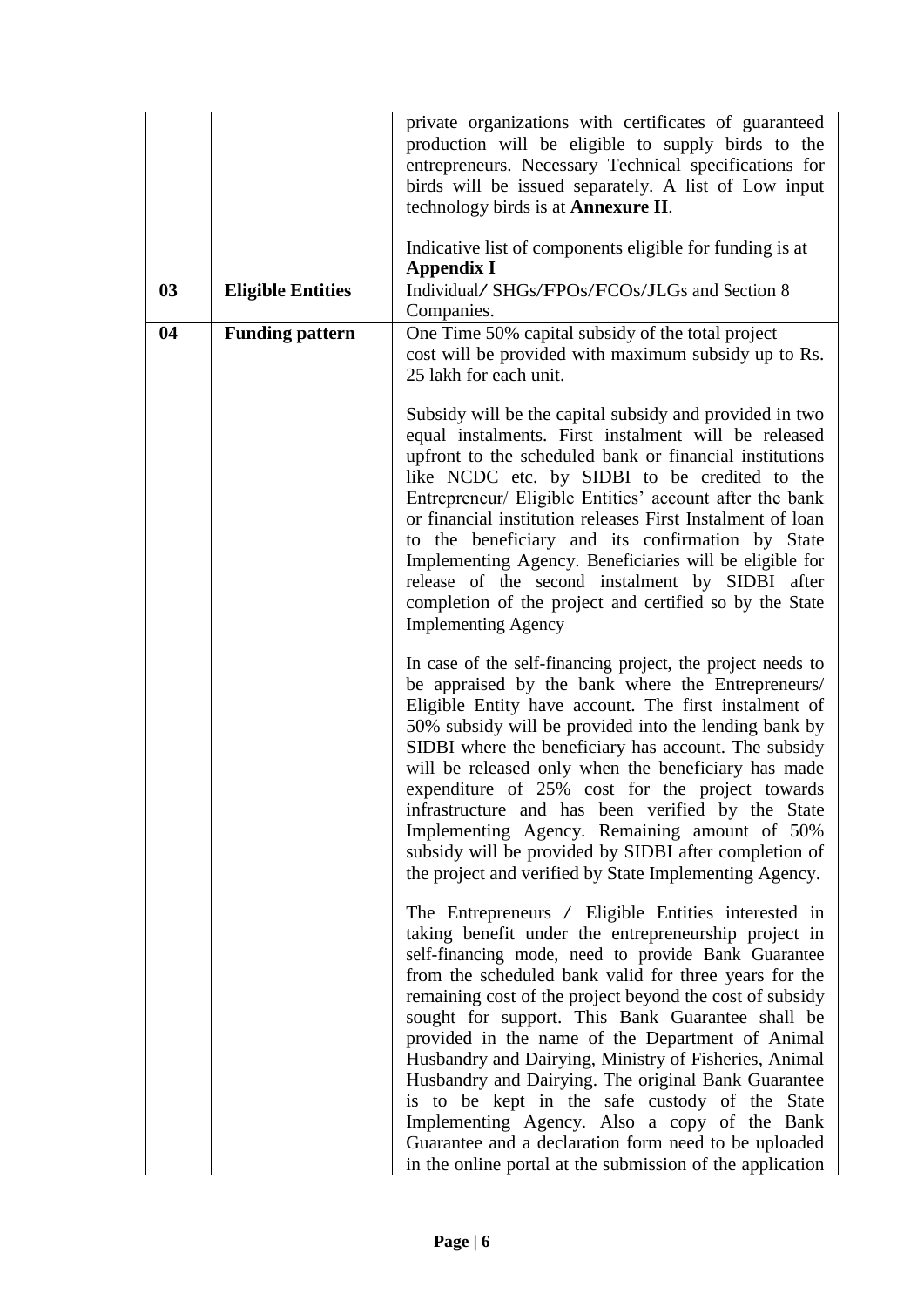|                |                            | or to be attached with the application. The Format of   |
|----------------|----------------------------|---------------------------------------------------------|
|                |                            | the Bank Guarantee and declaration has been annexed     |
|                |                            | with the guidelines.                                    |
|                |                            | No subsidy will be provided for working capital,        |
|                |                            | personal vehicle, purchase of land, cost for rent and   |
|                |                            | lease of land.                                          |
| 0 <sub>5</sub> | <b>Implementing</b>        | State Implementing Agency and DAHD of GOI               |
|                | <b>Authority</b>           |                                                         |
| 06             | <b>Essential</b>           | Entrepreneurs / Eligible Entities shall also meet the   |
|                | <b>of</b><br>requirements  | criteria as specified at para 5.3 above.                |
|                | <b>beneficiaries</b><br>to |                                                         |
|                | avail benefit under        |                                                         |
|                | the submission.            |                                                         |
| 07             | Follow up of the           | State Implementing agency will follow up the project    |
|                | project                    | for the period of 2 years after completion with regards |
|                |                            | to its operation.                                       |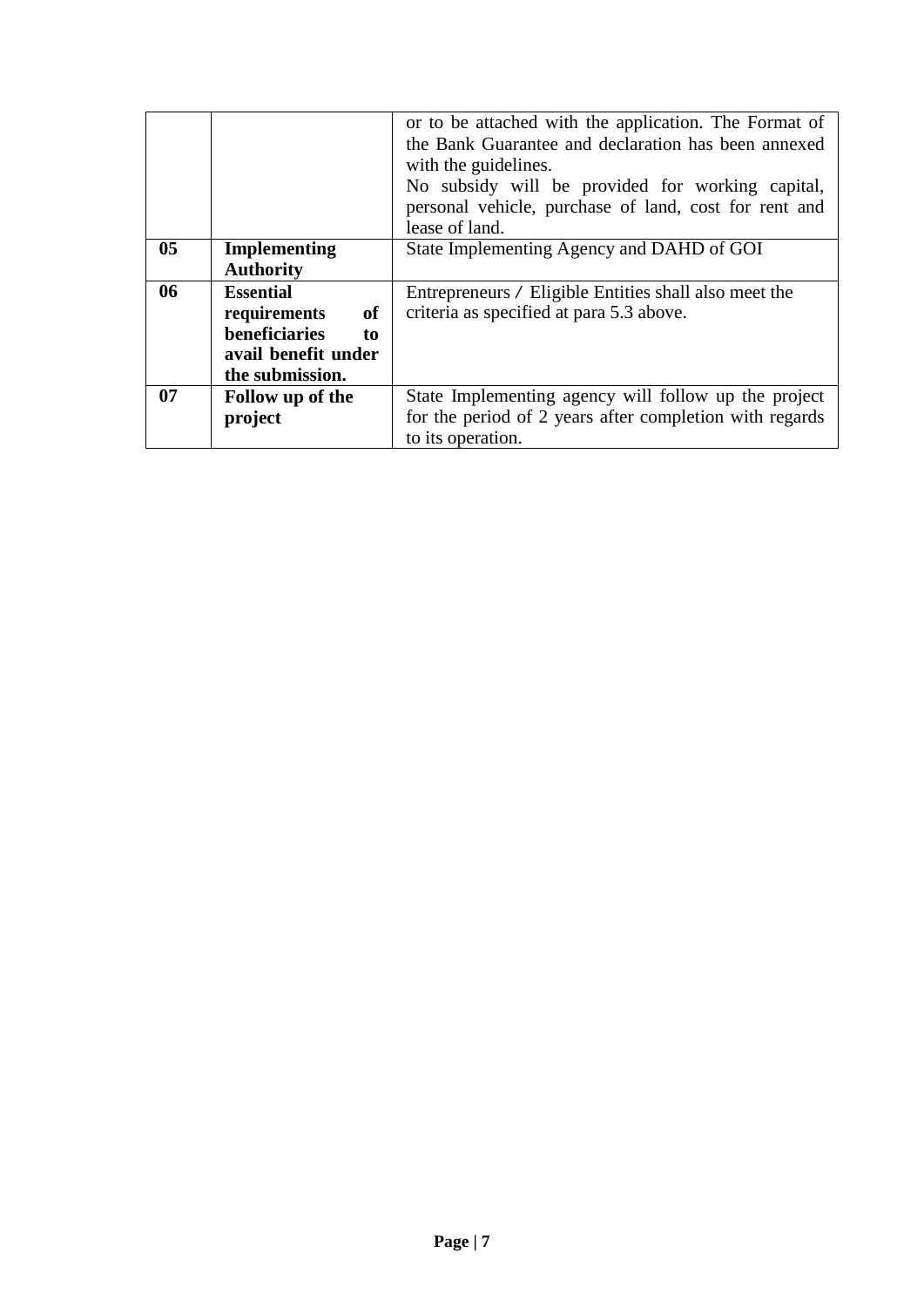### **Appendix :I**

### **Indicative list of items eligible for funding under Rural Poultry Entrepreneurship (1000 POULTRY PARENT STOCK TO GET 500 HATCHING EGG PER DAY)**

| Sl. No.                     | <b>PARTICULARS</b>                            | Unit         |
|-----------------------------|-----------------------------------------------|--------------|
|                             | Construction of shed $(30' \times 100')$      | $3000$ sq.ft |
| $\mathcal{D}_{\mathcal{L}}$ | Electric Brooder(1000 DOC/Brooder)            | $2$ nos.     |
| 3                           | Chick Feeder (one feeder/60 Chicks)           | $18$ nos.    |
| 4                           | Chick Drinker (one drinker/60Chicks)          | 18 nos.      |
| 5                           | Adult Feeder (one feeder/60 Adult birds)      | 18 nos.      |
| 6                           | Adult Drinker (one drinker/60 Adult birds)    | $18$ nos.    |
| 7                           | Cost of 1100 parents stock $(1000 F + 100 M)$ | 1100 nos.    |

# **HATCHERY FOR HATCHING 3000 HATCHING EGG / WEEK TO GET 2250 Day Old Chick (DOC)**

| Sl. No.        | <b>PARTICULARS</b>                                       | Unit         |
|----------------|----------------------------------------------------------|--------------|
| 1              | Construction of Hatchery building $(30' \times 100')$    | $3000$ sq.ft |
| $\overline{2}$ | Incubator of capacity 15000 eggs                         | $1$ no.      |
| 3              | Hatcher capacity 5000 eggs                               | $1$ no.      |
| $\overline{4}$ | Generator set (15 KVA)                                   | $1$ no.      |
|                | <b>MOTHER UNIT FOR BROODING 2000 CHICKS UPTO 4WEEKS</b>  |              |
|                |                                                          |              |
| SI.            | <b>PARTICULARS</b>                                       | Unit         |
| No.            |                                                          |              |
| 1              | Construction of shed $(20' X 50' X 4$ nos.) for 8000 DOC | $4000$ sq.ft |
| 2              | Electric Brooder (1000 DOC/ Brooder)                     | 6 nos.       |
| 3              |                                                          |              |
|                | Chicks Feeder (50 DOC/Feeder)                            | 160 nos.     |
| $\overline{4}$ | Chicks Drinker (50 DOC/ Drinker)                         | 160 nos.     |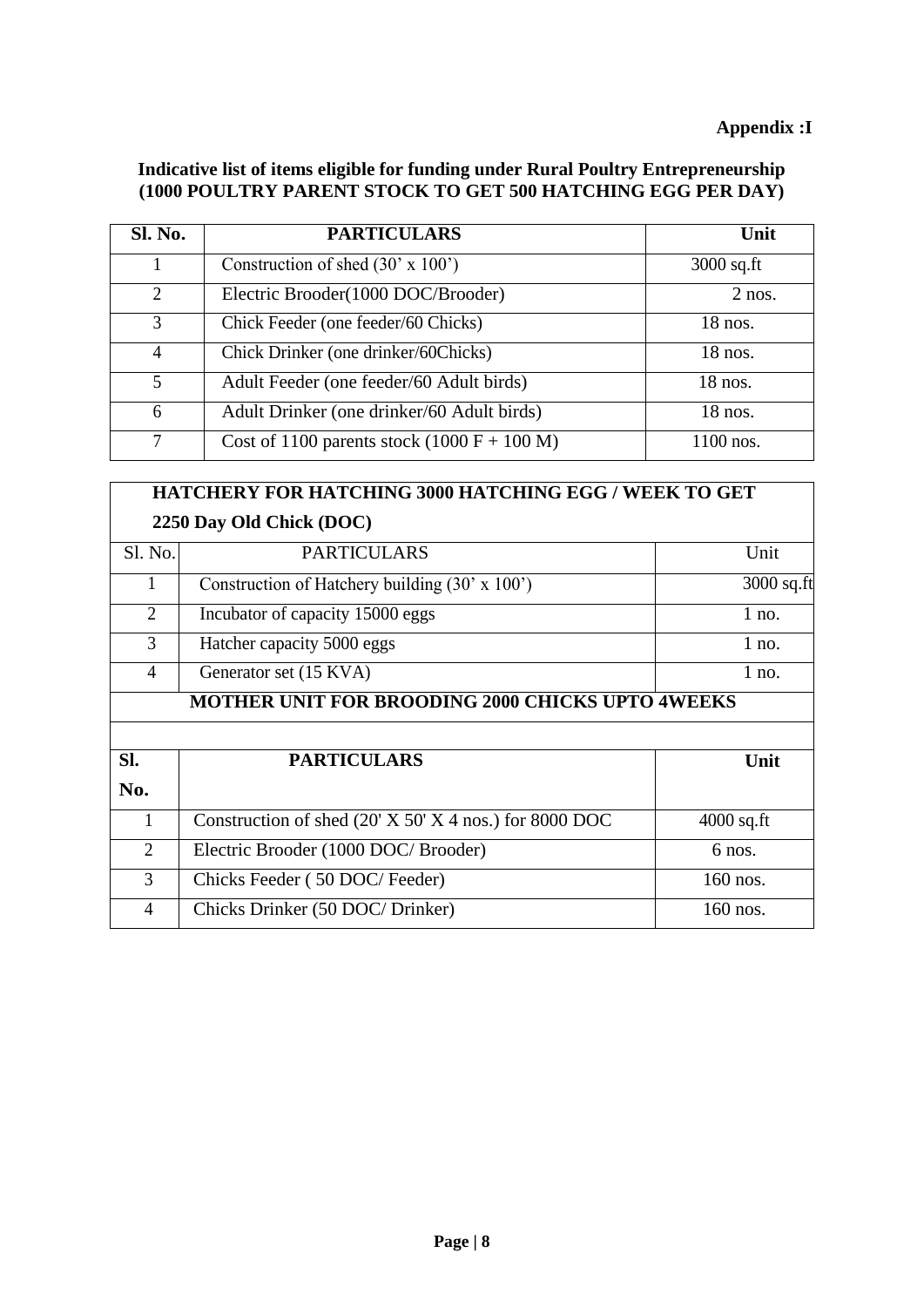# **2. Establishment of Entrepreneur for breed development in small ruminant sector (sheep and goat farming):**

| Sl. | Name of the             | <b>Establishment of Entrepreneur for breed development in</b>                                                                                                                                                                                                                                                                                                                                                                                                                                                                                                                                                                                                                                                                                                                                                                                                                                                                                                                                                                                                                 |  |
|-----|-------------------------|-------------------------------------------------------------------------------------------------------------------------------------------------------------------------------------------------------------------------------------------------------------------------------------------------------------------------------------------------------------------------------------------------------------------------------------------------------------------------------------------------------------------------------------------------------------------------------------------------------------------------------------------------------------------------------------------------------------------------------------------------------------------------------------------------------------------------------------------------------------------------------------------------------------------------------------------------------------------------------------------------------------------------------------------------------------------------------|--|
| No. | components              | small ruminant sector (sheep and goat farming)                                                                                                                                                                                                                                                                                                                                                                                                                                                                                                                                                                                                                                                                                                                                                                                                                                                                                                                                                                                                                                |  |
| 1.  | Objectives              | $i$ .<br>To develop entrepreneurs in small ruminant sector<br>To develop the sustainable business model on sheep-goat<br>$\ddot{\mathbf{1}}$ .<br>iii.<br>To incentivize Individuals Entrepreneurs, FPOs, FCOs,<br>SHGs, JLGs, and Section 8 companies for development of<br>integrated rural sheep-goat production system.<br>Conversion of the small ruminant sector from unorganised<br>iv.<br>organised<br>sector through promotion<br>sector<br>to<br>of<br>entrepreneurship $\&$ investment and creation of forward $\&$<br>backward linkages<br>Spreading awareness about scientific rearing practices,<br>V.<br>nutrition, disease prevention etc<br>Promotion of stall feeding model of sheep and goat rearing<br>vi.                                                                                                                                                                                                                                                                                                                                                |  |
| 2.  | <b>Salient Features</b> | Creation of entrepreneurs through one-time capital<br>1.<br>subsidy to Individuals/ Self Help Groups(SHG) / Farmers<br>Producer organizations (FPO)/ Farmers Cooperatives (FCOs)/<br>Joint Liability Groups (JLGs) and Section 8 companies.<br>The Entrepreneurs / Eligible Entities can establish sheep<br>2.<br>and goat breeding unit with minimum 500 females and 25 males.<br>The sheep and goat unit to be established with the High Genetic<br>Variety used for producing Goat milk, meet and fine wool<br>quality. The breed of sheep and goat can be selected from the list<br>provided with this guideline or in consultation with the State<br>Government.<br>The Central Government will provide up to 50% back<br>3.<br>ended subsidy for the capital cost of the project.<br>The Entrepreneurs / Eligible Entities need to arrange the<br>4.<br>remaining amount through bank loan or from the financial<br>institution or self-financing<br>Indicative list of components for which the funding for<br>5.<br>subsidy can be availed is at <b>Appendix II</b> . |  |
| 3.  | Pattern of Assistance   | 50% capital subsidy up to Rs. 50.00 lakh in two instalments.<br>Subsidy will be the capital subsidy and provided in two equal<br>instalments. First instalment will be released upfront to the<br>scheduled bank or financial institutions like NCDC etc. by<br>SIDBI to be credited to the Entrepreneur/ Eligible Entities'<br>account after the bank or financial institution releases First<br>Instalment of loan to the beneficiary and its confirmation by<br>State Implementing Agency. Beneficiaries will be eligible for 17<br>release of the second instalment by SIDBI after completion of<br>the project and certified so by the State Implementing Agency.<br>In case of the self-financing project, the project needs to be                                                                                                                                                                                                                                                                                                                                      |  |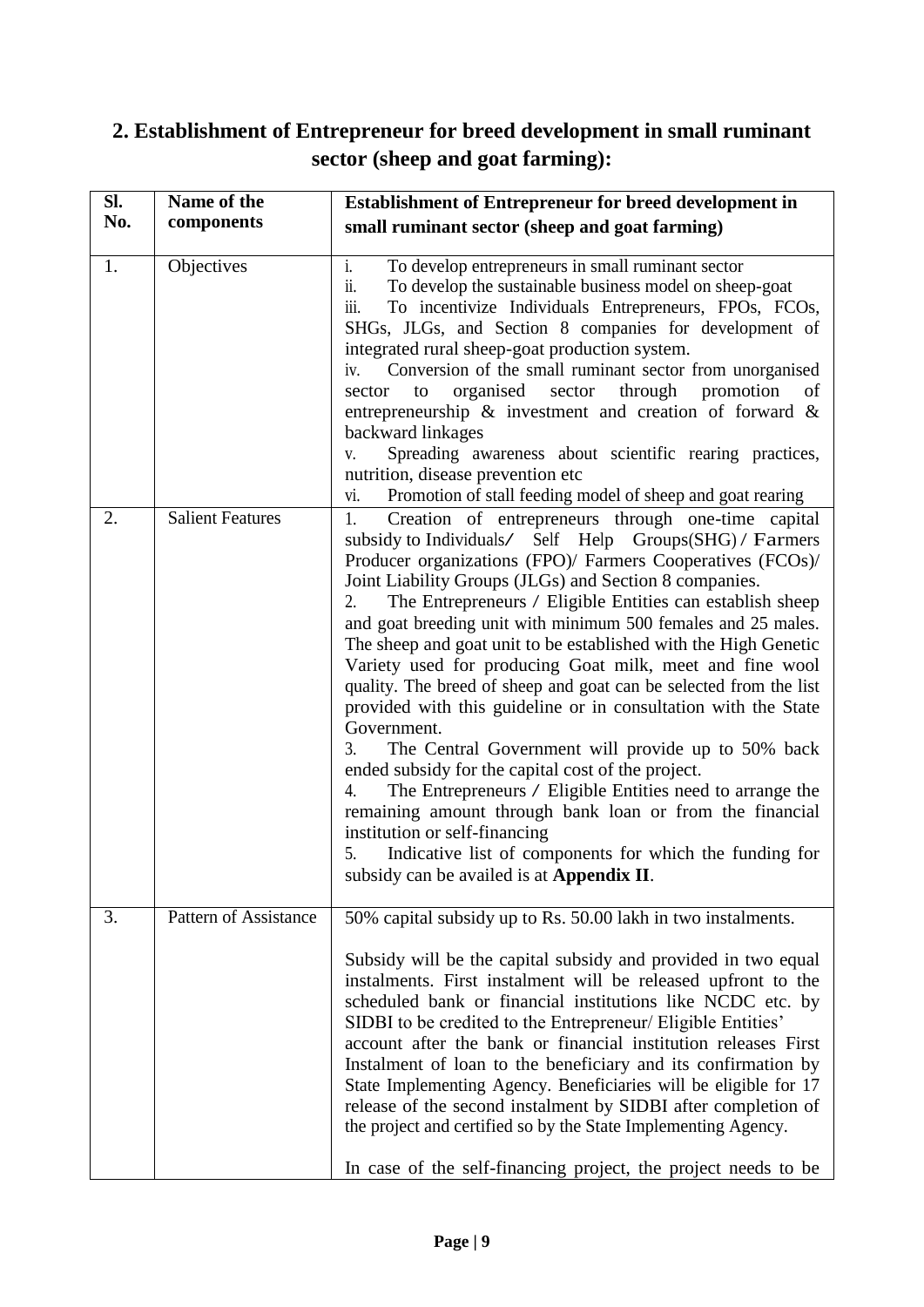|    |                                                                                               | appraised by the bank where the Entrepreneurs/ Eligible Entity<br>have account. The first instalment of 50% subsidy will be<br>provided into the lending bank by SIDBI where the beneficiary<br>has account. The subsidy will be released only when the<br>beneficiary has made expenditure of 25% cost for the project<br>towards infrastructure and has been verified by the State<br>Implementing Agency. Remaining amount of 50% subsidy will be<br>provided by SIDBI after completion of the project and verified<br>by State Implementing Agency.                                                                                                                                                                                                                                                                                                                  |
|----|-----------------------------------------------------------------------------------------------|--------------------------------------------------------------------------------------------------------------------------------------------------------------------------------------------------------------------------------------------------------------------------------------------------------------------------------------------------------------------------------------------------------------------------------------------------------------------------------------------------------------------------------------------------------------------------------------------------------------------------------------------------------------------------------------------------------------------------------------------------------------------------------------------------------------------------------------------------------------------------|
|    |                                                                                               | The Entrepreneurs / Eligible Entities interested in taking<br>benefit under the entrepreneurship project in self-financing<br>mode, need to provide Bank Guarantee from the scheduled<br>bank valid for three years for the remaining cost of the project<br>beyond the cost of subsidy sought for support. This Bank<br>Guarantee shall be provided in the name of the Department of<br>Animal Husbandry and Dairying, Ministry of Fisheries, Animal<br>Husbandry and Dairying. The original Bank Guarantee is to be<br>kept in the safe custody of the State Implementing Agency. Also a<br>copy of the Bank Guarantee and a declaration form need to be<br>uploaded in the online portal at the submission of the<br>application or to be attached with the application. The Format<br>of the Bank Guarantee and declaration has been annexed with<br>the guidelines. |
|    |                                                                                               | No subsidy will be provided for working capital, personal<br>vehicle, purchase of land, cost for rent and lease of land                                                                                                                                                                                                                                                                                                                                                                                                                                                                                                                                                                                                                                                                                                                                                  |
| 4. | <b>Eligible Entities</b>                                                                      | FPOs/FCOs/SHG/JLG/Individuals/ Section 8 companies                                                                                                                                                                                                                                                                                                                                                                                                                                                                                                                                                                                                                                                                                                                                                                                                                       |
| 5. | Implementing<br>Agencies                                                                      | Implementing Agency of State<br>Animal Husbandry<br><b>State</b><br>Department, DAHD, MoFAHD, GOI                                                                                                                                                                                                                                                                                                                                                                                                                                                                                                                                                                                                                                                                                                                                                                        |
| 6  | Essential<br>requirements of<br>beneficiaries<br>to<br>avail benefit under<br>the submission. | Entrepreneurs/ Eligible Entities shall also meet the criteria as<br>specified at para 5.3 above.                                                                                                                                                                                                                                                                                                                                                                                                                                                                                                                                                                                                                                                                                                                                                                         |
| 7. | Follow up of the<br>project                                                                   | State Implementing agency will follow up the project for the<br>period of 2 years after completion with regards to its operation.                                                                                                                                                                                                                                                                                                                                                                                                                                                                                                                                                                                                                                                                                                                                        |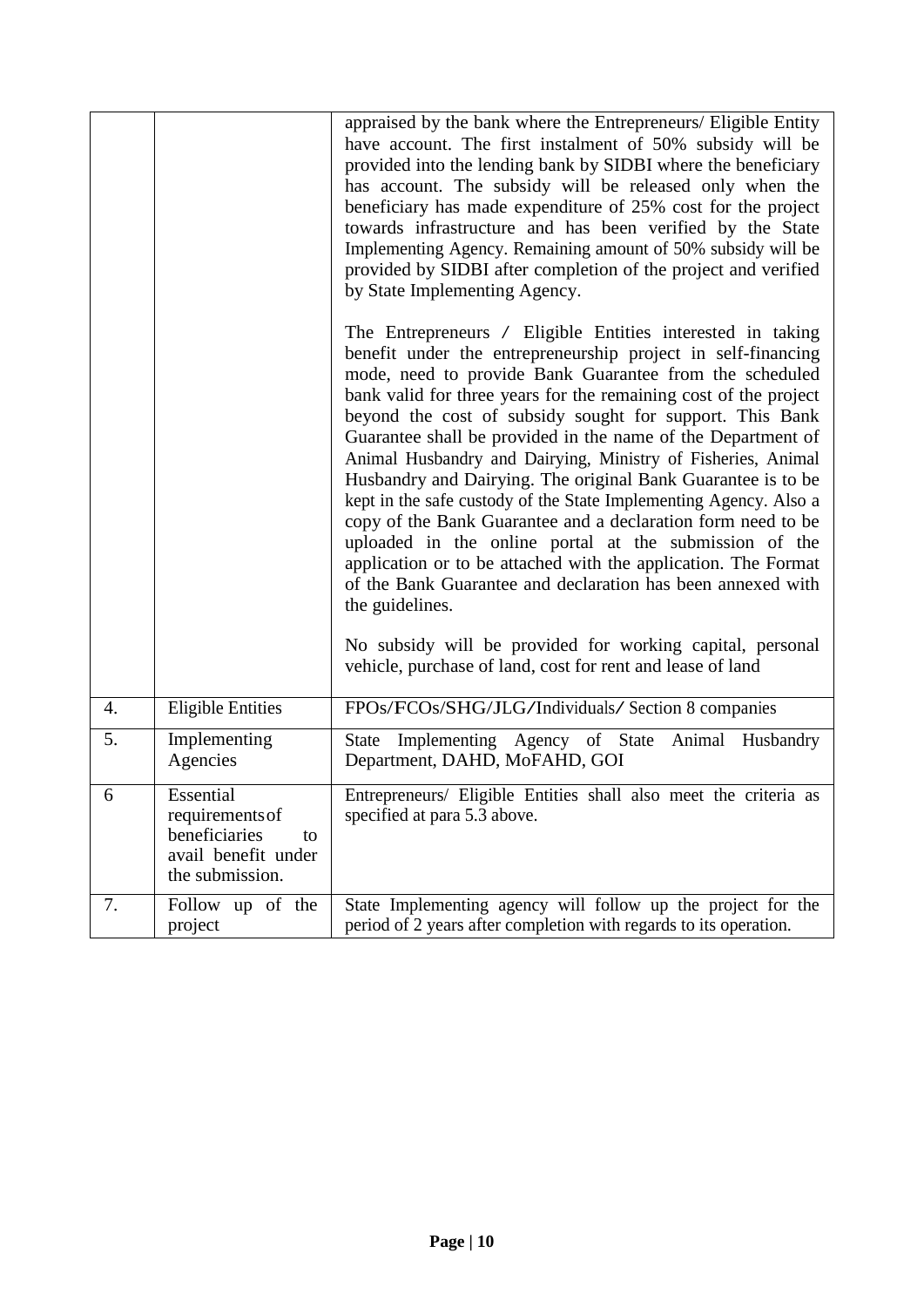| Thatcative list of items eligible for funding under sheep and goat entrepreneurship for<br>establishment of breeder goat farm of 500 females and 25 male Sheep and Goat |                                                             |                         |  |
|-------------------------------------------------------------------------------------------------------------------------------------------------------------------------|-------------------------------------------------------------|-------------------------|--|
| S. No.                                                                                                                                                                  | <b>Particulars</b>                                          | Unit                    |  |
| 1                                                                                                                                                                       | Construction of housing shed for parent stock<br>(55x100ft) | $5500$ sq.ft            |  |
| $\overline{2}$                                                                                                                                                          | Kid shed $&$ sick pen                                       | $3500$ sq.ft            |  |
| 3                                                                                                                                                                       | Cost of Doe                                                 | 500 nos.                |  |
| 4                                                                                                                                                                       | <b>Cost of Buck</b>                                         | $25$ nos.               |  |
| 5                                                                                                                                                                       | Transportation cost                                         | 525 nos.                |  |
| 6                                                                                                                                                                       | Fodder cultivation                                          | 5 acre                  |  |
| 7                                                                                                                                                                       | Chaff cutter                                                | $2$ nos.                |  |
| 8                                                                                                                                                                       | Integrated silage making machine                            | $1$ no.                 |  |
| 9                                                                                                                                                                       | Equipment                                                   | For 525 nos. of animals |  |
| 10                                                                                                                                                                      | Insurance                                                   | For 525 animals         |  |

**Indicative list of items eligible for funding under sheep and goat entrepreneurship for**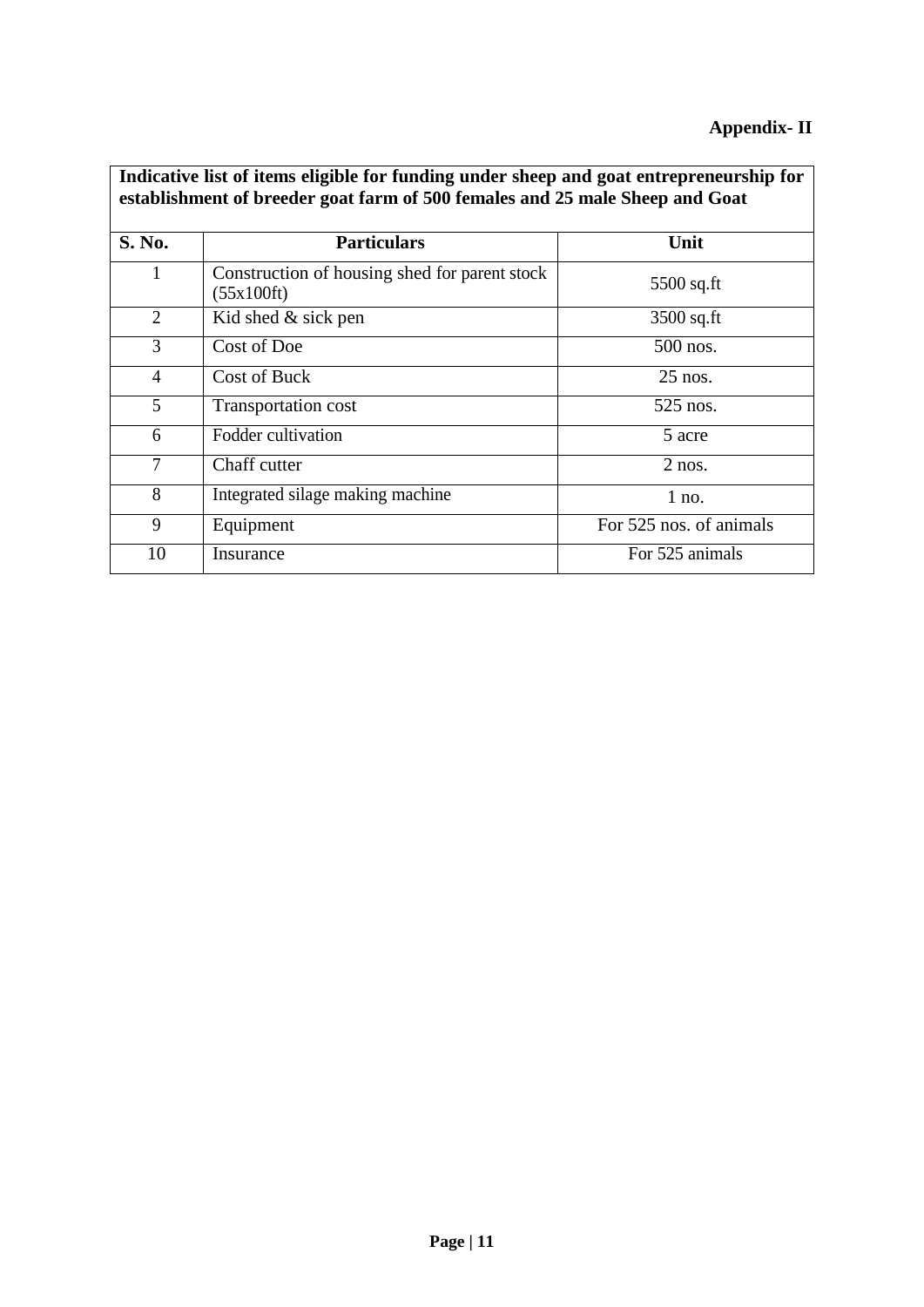# **3. Promotion of Piggery Entrepreneur**

| Sl.            | Name of the            | <b>Promotion of Piggery Entrepreneur</b>                                                                                                                                      |
|----------------|------------------------|-------------------------------------------------------------------------------------------------------------------------------------------------------------------------------|
| No.            | <b>Activity</b>        |                                                                                                                                                                               |
| $\mathbf{1}$   | Objectives             | Promotion of entrepreneurship $\&$ investment and creation of                                                                                                                 |
|                |                        | forward & backward linkages in the sector improvement of per<br>animal productivity of pig population of the country through                                                  |
|                |                        | genetic upgradation To substitute import dependency in pork and                                                                                                               |
|                |                        | start export of pork and pork products Spreading awareness                                                                                                                    |
|                |                        | about scientific rearing practices, nutrition, disease prevention<br>etc.                                                                                                     |
| $\overline{2}$ | <b>Salient Feature</b> | Creation of entrepreneurs through one-time capital subsidy to                                                                                                                 |
|                |                        | Self<br>Individual/<br>Help<br>Group<br>(SHG)/Farmers<br>Producer                                                                                                             |
|                |                        | organizations (FPO)/Farmers Cooperatives<br>(FCOs)/Joint<br>Liability Groups (JLGs) and Section 8 companies.                                                                  |
|                |                        | The entrepreneur will be provided assistance for the                                                                                                                          |
|                |                        | establishment of a breeder farm with minimum 100 sow and 25                                                                                                                   |
|                |                        | boars breeding animals from the Central or State Government/<br>university farms or local farmers with high genetic merit.                                                    |
|                |                        | The Central Government will provide 50% up to Rs. 30 lakh                                                                                                                     |
|                |                        | capital subsidy towards the capital cost of the project. The<br>funding will be provided for the cost of housing, breeding                                                    |
|                |                        | animals along with transportation $\&$ insurance cost, equipment<br>/machines.                                                                                                |
|                |                        | The Entrepreneurs / Eligible Entities need to arrange the                                                                                                                     |
|                |                        | remaining amount through bank loan or loan from the financial<br>institution or self-financing.                                                                               |
|                |                        | No subsidy will be provided for purchase of land, rent and lease<br>cost for land, working capital, personal vehicle.                                                         |
| 3              | of<br>Pattern          | One time 50% capital subsidy of the total project cost will be                                                                                                                |
|                | Assistance             | provided with a maximum subsidy up to Rs. 30 lakh for each<br>unit subject to the scheme guidelines.                                                                          |
|                |                        | Subsidy will be the capital subsidy and provided in two equal                                                                                                                 |
|                |                        | instalments. First instalment will be released upfront to the<br>scheduled bank or financial institutions like NCDC etc. by SIDBI to                                          |
|                |                        | be credited to the Entrepreneur/ Eligible Entities' account after                                                                                                             |
|                |                        | the bank or financial institution releases First Instalment of loan                                                                                                           |
|                |                        | to the beneficiary and its confirmation by State Implementing                                                                                                                 |
|                |                        | Agency. Beneficiaries will be eligible for release of the second<br>instalment by SIDBI after completion of the project and certified<br>so by the State Implementing Agency. |
|                |                        | In case of the self-financing project, the project needs to be                                                                                                                |
|                |                        | appraised by the bank where the Entrepreneurs/ Eligible Entity                                                                                                                |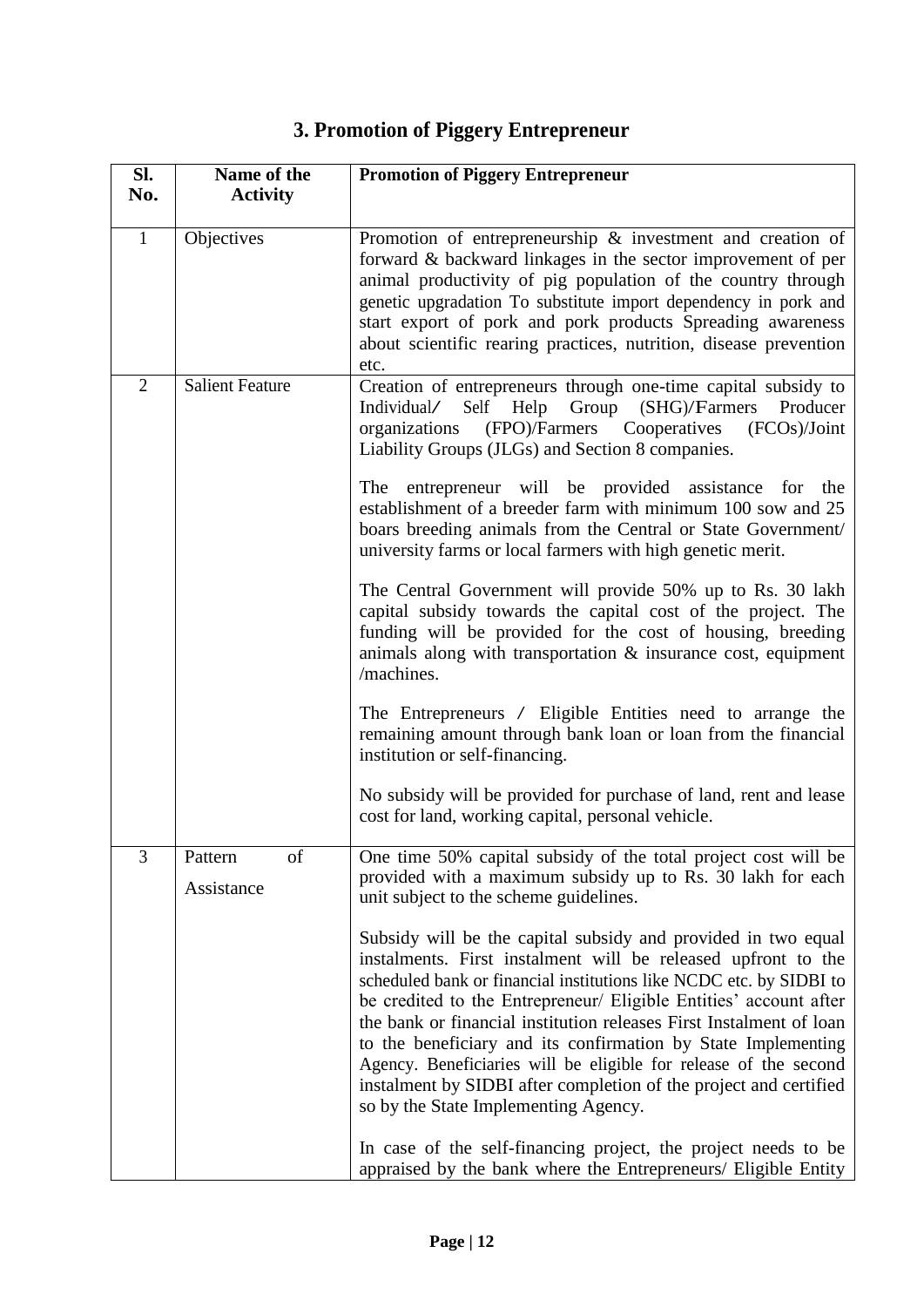|   |                                                                                           | have account. The first instalment of 50% subsidy will be<br>provided into the lending bank by SIDBI where the beneficiary<br>has account. The subsidy will be released only when the<br>beneficiary has made expenditure of 25% cost for the project<br>towards infrastructure and has been verified by the State<br>Implementing Agency. Remaining amount of 50% subsidy will be<br>provided y SIDBI after completion of the project and verified by<br>State Implementing Agency.                                                                                                                                                                                                                                                                                                                                                                                                                                                                                                                                                                                               |
|---|-------------------------------------------------------------------------------------------|------------------------------------------------------------------------------------------------------------------------------------------------------------------------------------------------------------------------------------------------------------------------------------------------------------------------------------------------------------------------------------------------------------------------------------------------------------------------------------------------------------------------------------------------------------------------------------------------------------------------------------------------------------------------------------------------------------------------------------------------------------------------------------------------------------------------------------------------------------------------------------------------------------------------------------------------------------------------------------------------------------------------------------------------------------------------------------|
|   |                                                                                           | The Entrepreneurs / Eligible Entities interested in taking benefit<br>under the entrepreneurship project in self-financing mode, need<br>to provide Bank Guarantee from the scheduled bank valid for<br>three years for the remaining cost of the project beyond the cost<br>of subsidy sought for support. This Bank Guarantee shall be<br>provided in the name of the Department of Animal Husbandry<br>and Dairying, Ministry of Fisheries, Animal Husbandry and<br>Dairying. The original Bank Guarantee is to be kept in the safe<br>custody of the State Implementing Agency. Also a copy of the<br>Bank Guarantee and a declaration form need to be uploaded in<br>the online portal at the submission of the application or to be<br>attached with the application. The Format of the Bank Guarantee<br>and declaration has been annexed with the guidelines.<br>No subsidy will be provided for working capital, personal vehicle,<br>purchase of land, cost for rent and lease of land.<br>Indicative list of equipment eligible for funding is at <b>Appendix</b><br>Ш. |
| 4 | <b>Eligible Entities</b>                                                                  | FPOs/SHG/ FCOs/JLG/section 8 companies/ Individual                                                                                                                                                                                                                                                                                                                                                                                                                                                                                                                                                                                                                                                                                                                                                                                                                                                                                                                                                                                                                                 |
| 5 | Implementing<br>Agencies                                                                  | State Implementing Agency of the State Animal Husbandry<br>Department, MoFAHD, GOI.                                                                                                                                                                                                                                                                                                                                                                                                                                                                                                                                                                                                                                                                                                                                                                                                                                                                                                                                                                                                |
| 6 | Essential<br>requirements of<br>beneficiaries to avail<br>benefit under the<br>submission | Entrepreneurs shall also meet the criteria as specified at para 5.3<br>above.                                                                                                                                                                                                                                                                                                                                                                                                                                                                                                                                                                                                                                                                                                                                                                                                                                                                                                                                                                                                      |
| 7 | Follow up of the<br>activity                                                              | The State Implementing Agency shall follow up the progress of the<br>project for two years.                                                                                                                                                                                                                                                                                                                                                                                                                                                                                                                                                                                                                                                                                                                                                                                                                                                                                                                                                                                        |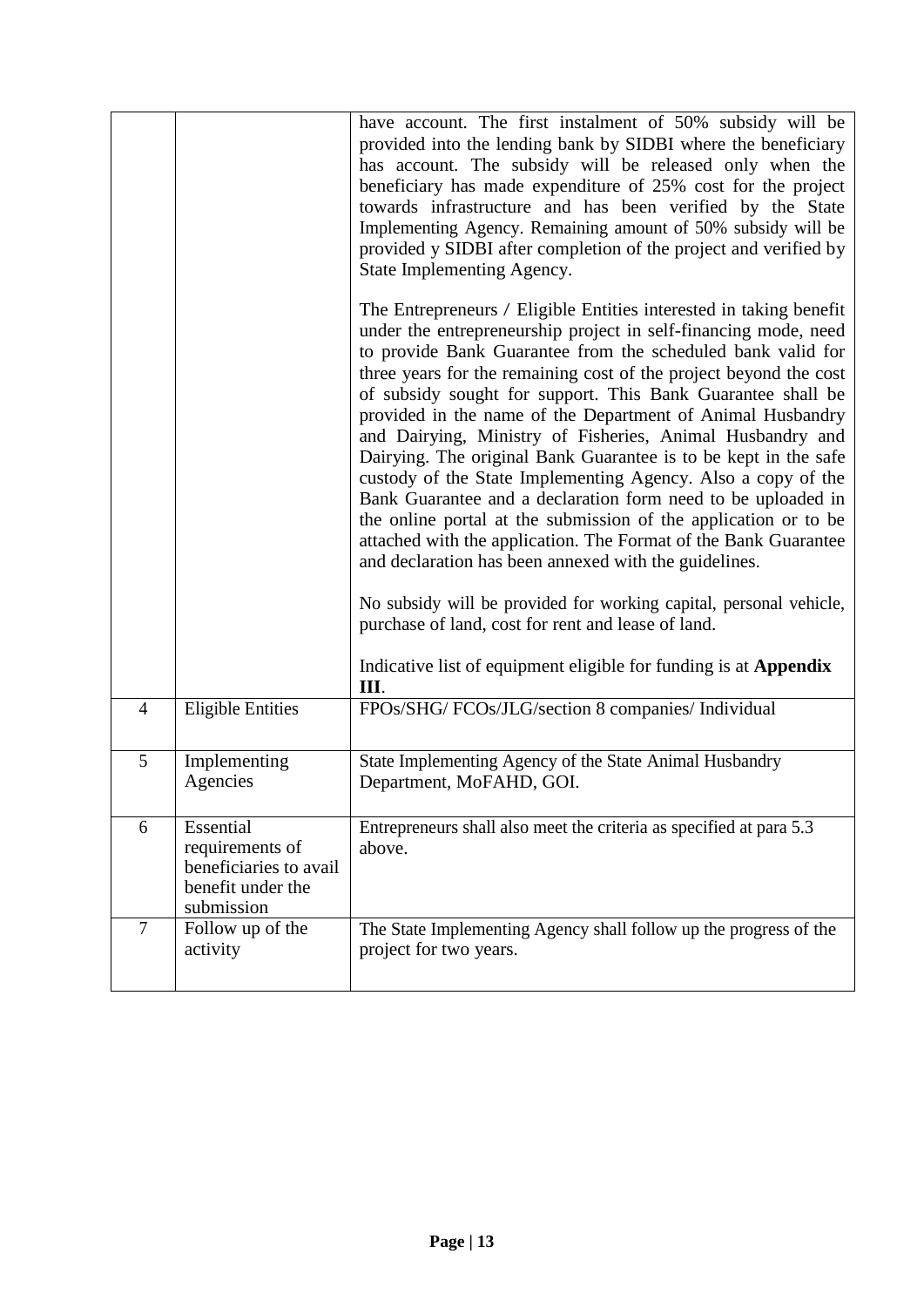# **Appendix III**

| Indicative list of items eligible for funding under piggery entrepreneurship<br>$(100)$ sow and $10$ boar) |                                                                                                |                |  |
|------------------------------------------------------------------------------------------------------------|------------------------------------------------------------------------------------------------|----------------|--|
| S. No                                                                                                      | <b>Particulars</b>                                                                             | Unit           |  |
| A                                                                                                          | <b>Construction of Pig Sty</b>                                                                 |                |  |
| $\mathbf{1}$                                                                                               | Construction of shed for sow@20sqftperanimal                                                   | $2000$ sq.ft   |  |
| $\overline{2}$                                                                                             | Construction for boar unit @20sqft per animal                                                  | $700$ sqft.    |  |
| 3                                                                                                          | Farrowing pen @80sqft per sow for 50 sows<br>(considering 50% of pigs are allows in farrowing) | $4000$ sq.ft   |  |
| $\overline{4}$                                                                                             | Cost of construction of pens for piglets $@10$ sqft per<br>piglet for 3000piglets              | 30000 sq.ft    |  |
| 5                                                                                                          | Store room 500sqft                                                                             | $500$ sq.ft    |  |
| B                                                                                                          | <b>Cost for Piglets for breeding</b>                                                           |                |  |
| $\mathbf{1}$                                                                                               | Cost of 100 five months old gilt weighing about 50 kg                                          | 100 nos.       |  |
| $\overline{2}$                                                                                             | Cost of 10 six months old gilts weighing about 60 kg                                           | $10$ nos.      |  |
| $\mathbf C$                                                                                                | <b>Other cost</b>                                                                              |                |  |
| $\mathbf{1}$                                                                                               | Cost of Equipment                                                                              | For 110 nos.   |  |
| $\overline{2}$                                                                                             | Equipment for piglets                                                                          | For 3000 nos.  |  |
| 3                                                                                                          | Insurance charges $(\textcircled{a}7.5\%)$                                                     | For 110 nos.   |  |
| 4                                                                                                          | Veterinary Aid                                                                                 | For $110$ nos. |  |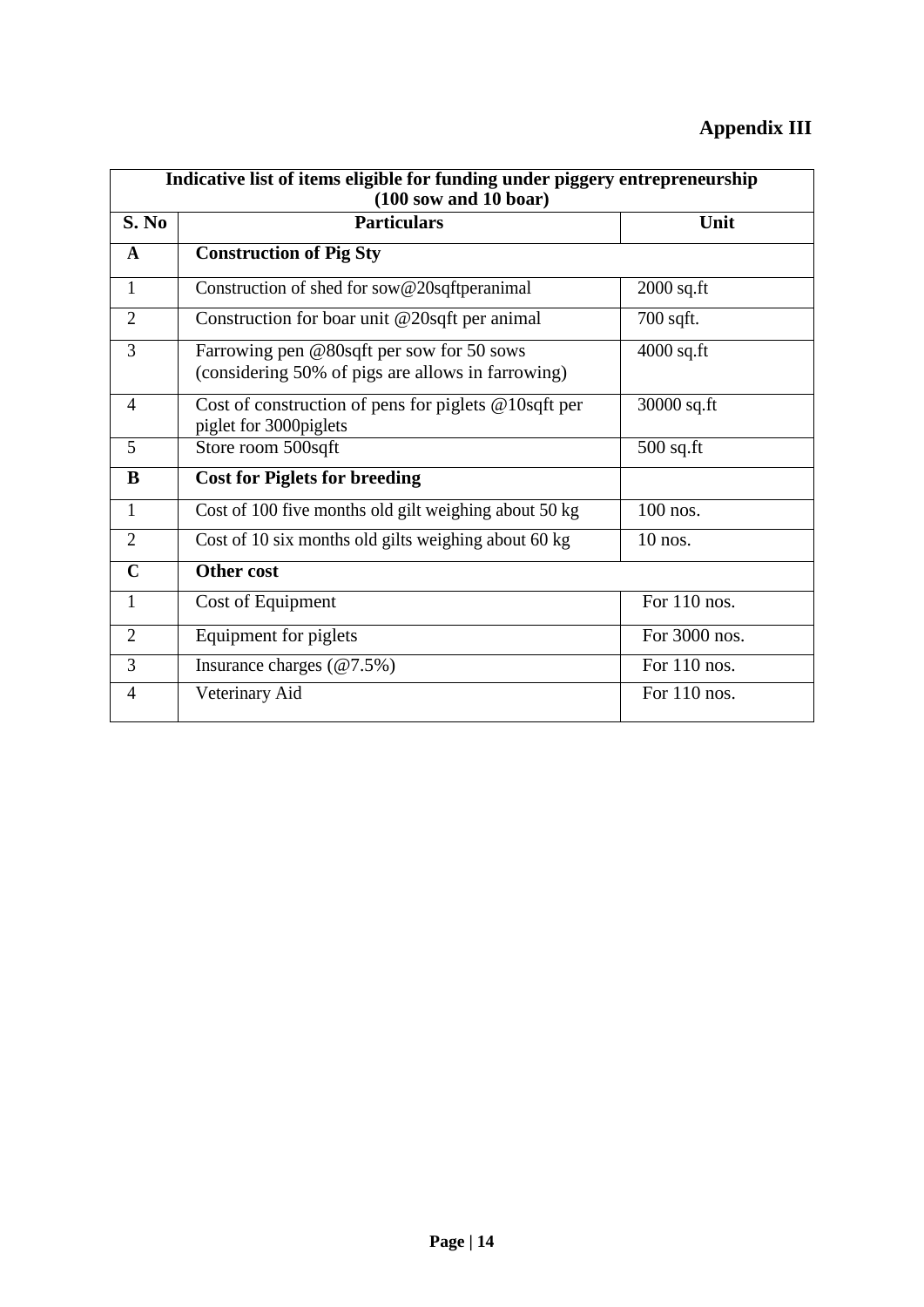# **4. Entrepreneurial activities in feed and fodder**

| SI. | Name of the            | <b>Entrepreneurial activities in feed and fodder</b>                                                                                                                                                                                                                                                                                                                                                                                                                                                                                                                                                                                                                       |
|-----|------------------------|----------------------------------------------------------------------------------------------------------------------------------------------------------------------------------------------------------------------------------------------------------------------------------------------------------------------------------------------------------------------------------------------------------------------------------------------------------------------------------------------------------------------------------------------------------------------------------------------------------------------------------------------------------------------------|
| No. | activity               |                                                                                                                                                                                                                                                                                                                                                                                                                                                                                                                                                                                                                                                                            |
| 1.  | <b>Salient Feature</b> | The private entrepreneurs, SHG, FCOs JLG, FPOs, Dairy<br>Cooperative societies, section 8 companies will be incentivized<br>for the value addition such as Hay/Silage/Total Mixed<br>Ration(TMR)/ Fodder Block and storage of fodder by providing<br>50% percent capital subsidy towards project cost to the<br>beneficiary for Infrastructure development related to hay/silage<br>level/ Fodder blocks<br>village<br>making<br>at<br>units<br>for<br>procuring machinery like bailer, block making machines, TMR<br>machines/equipment, Forage harvester /reaper, Heavy duty<br>Power operated Chaff cutters and any other PHT equipment as<br>per the requirement/need. |
|     |                        | The Entrepreneurs / Eligible Entities need to arrange the<br>remaining amount through bank loan or from the financial<br>institution like NCDC or self-finance. The Eligible Entities may<br>also avail benefit under Animal Husbandry Infrastructure<br>Development Fund (AHIDF) for funding of the remaining<br>amount of the project as per the scheme guidelines.                                                                                                                                                                                                                                                                                                      |
|     |                        | Indicative list of eligible equipment for funding is at Appendix<br>IV                                                                                                                                                                                                                                                                                                                                                                                                                                                                                                                                                                                                     |
| 2.  | Pattern of Assistance  | 50% of the total project cost with subsidy up to Rs. 50 lakh will<br>be provided to the beneficiaries through State Implementing<br>Agencies in two equal instalments as per scheme guidelines.                                                                                                                                                                                                                                                                                                                                                                                                                                                                            |
|     |                        | Subsidy will be the capital subsidy and provided in two equal<br>instalments. First instalment will be released upfront to the<br>scheduled bank or financial institutions like NCDC etc. by<br>SIDBI to be credited to the Entrepreneur/ Eligible Entities'<br>account after the bank or financial institution releases First<br>Instalment of loan to the beneficiary and its confirmation by State<br>Implementing Agency. Beneficiaries will be eligible for release of<br>the second instalment by SIDBI after completion of the project<br>and certified so by the State Implementing Agency.                                                                        |
|     |                        | In case of the self-financing project, the project needs to be<br>appraised by the bank where the Entrepreneurs/ Eligible Entity<br>28 have account. The first instalment of 50% subsidy will be<br>provided into the lending bank by SIDBI where the beneficiary<br>has account. The subsidy will be released only when the<br>beneficiary has made expenditure of 25% cost for the project<br>towards infrastructure and has been verified by the State<br>Implementing Agency. Remaining amount of 50% subsidy will<br>be provided by SIDBI after completion of the project and verified<br>by State Implementing Agency.                                               |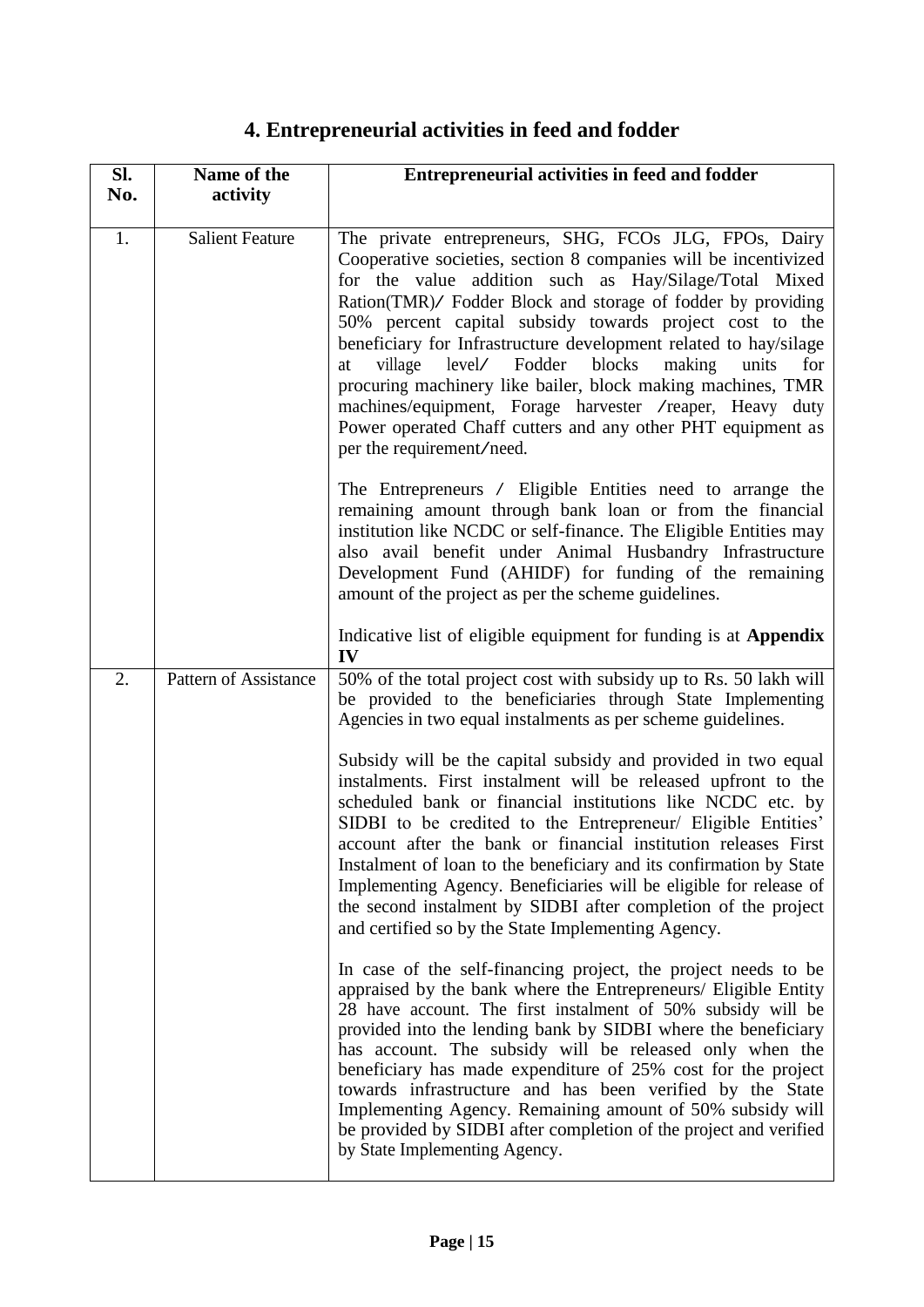|    |                             | The Entrepreneurs / Eligible Entities interested in taking benefit<br>under the entrepreneurship project in self-financing mode, need<br>to provide Bank Guarantee from the scheduled bank valid for<br>three years for the remaining cost of the project beyond the cost<br>of subsidy sought for support. This Bank Guarantee shall be<br>provided in the name of the Department of Animal Husbandry<br>and Dairying, Ministry of Fisheries, Animal Husbandry and<br>Dairying. The original Bank Guarantee is to be kept in the safe<br>custody of the State Implementing Agency. Also a copy of the<br>Bank Guarantee and a declaration form need to be uploaded in<br>the online portal at the submission of the application or to be<br>attached with the application. The Format of the Bank Guarantee<br>and declaration has been annexed with the guidelines<br>No subsidy will be provided for working capital, purchase of<br>personal car, land, leasing and hire of land and office<br>accommodation. |
|----|-----------------------------|-------------------------------------------------------------------------------------------------------------------------------------------------------------------------------------------------------------------------------------------------------------------------------------------------------------------------------------------------------------------------------------------------------------------------------------------------------------------------------------------------------------------------------------------------------------------------------------------------------------------------------------------------------------------------------------------------------------------------------------------------------------------------------------------------------------------------------------------------------------------------------------------------------------------------------------------------------------------------------------------------------------------|
| 3. | <b>Eligible Entity</b>      | Private entrepreneurs, SHG, FCOs, JLG, FPOs, Dairy Cooperative<br>societies, section 8 companies                                                                                                                                                                                                                                                                                                                                                                                                                                                                                                                                                                                                                                                                                                                                                                                                                                                                                                                  |
| 4. | Implementing<br>Agencies    | DAHD, GoI<br>i)<br>$\ddot{\mathbf{i}}$<br><b>State Animal Husbandry Department</b><br>iii)<br><b>State Livestock Agencies/ State Livestock Boards</b>                                                                                                                                                                                                                                                                                                                                                                                                                                                                                                                                                                                                                                                                                                                                                                                                                                                             |
| 5. | Eligibility criteria        | Entrepreneurs shall also meet the criteria as specified at para 5.3<br>above                                                                                                                                                                                                                                                                                                                                                                                                                                                                                                                                                                                                                                                                                                                                                                                                                                                                                                                                      |
| 6. | Follow up of the<br>project | The State Implementing Agency will follow up the project up to 2<br>years after its implementation with regard to its operation.                                                                                                                                                                                                                                                                                                                                                                                                                                                                                                                                                                                                                                                                                                                                                                                                                                                                                  |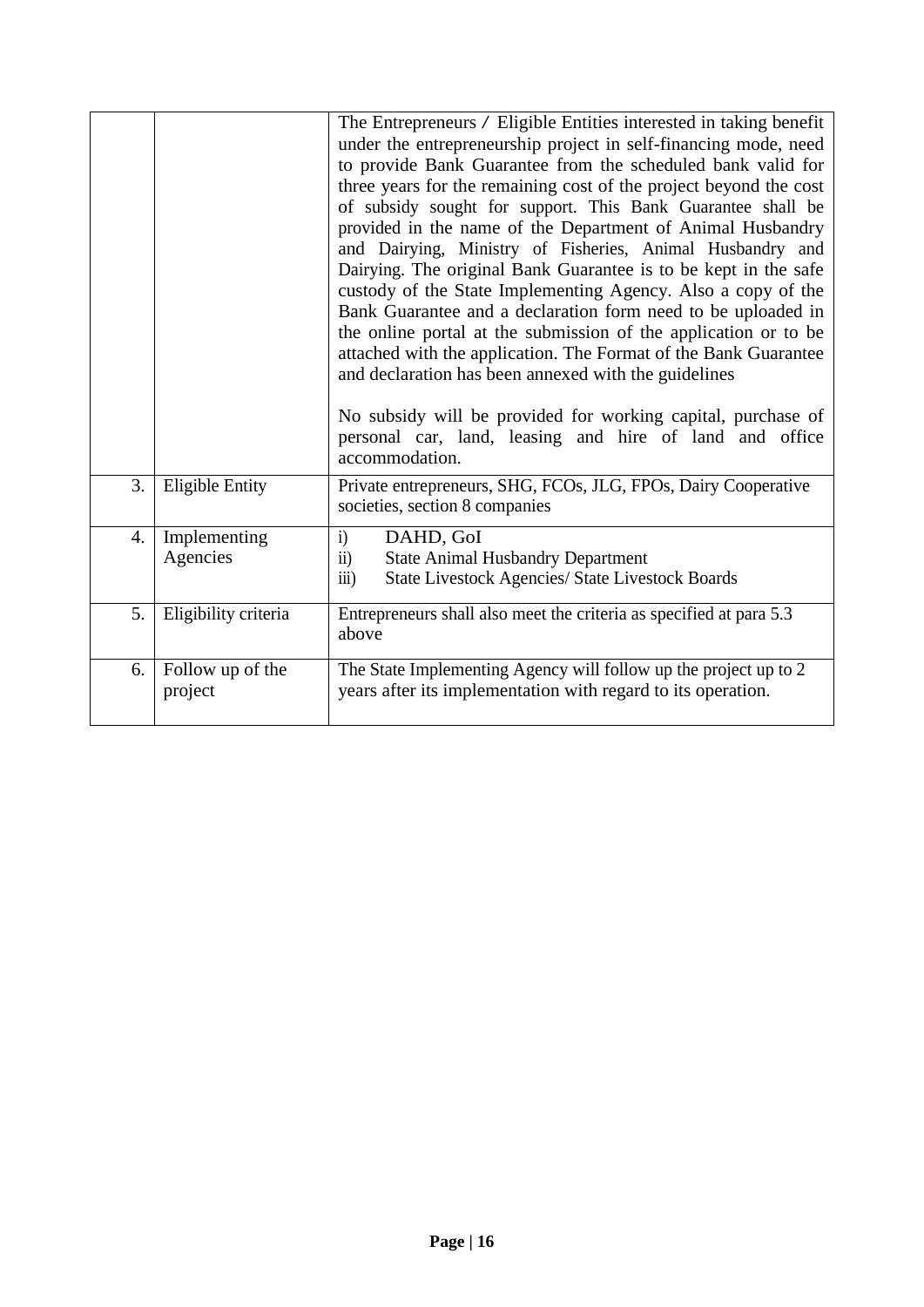### **Appendix – IV**

## **Indicative list of components eligible for funding for silage making unit for entrepreneurs (Production capacity 2000 – 2400 MT per annum)**

| Sl. No. | <b>Item</b>                                                                          |
|---------|--------------------------------------------------------------------------------------|
| 01      | Construction of shed and godown (2000 square ft) $\omega$ 200 per.sq.ft for material |
| 02      | One number of Bailing Unit (120-150 mt)                                              |
| 03      | One Harvester                                                                        |
| 04      | One Power operated chaff cutter                                                      |
| 05      | One Installation cost of plant and machinery                                         |
| 06      | One Shed for machinery storage $(60'x50'x20')\omega/200$ per sq. ft                  |

### **Indicative list of components eligible for funding for fodder block making unit for entrepreneurship (30 MT/day)**

| SI. | <b>Item</b>                                                                                                                                                                                                                                          | Quantity          |
|-----|------------------------------------------------------------------------------------------------------------------------------------------------------------------------------------------------------------------------------------------------------|-------------------|
| No. |                                                                                                                                                                                                                                                      |                   |
| 01  | LD-HD Cutting with electric motor starter, panel board, V-belt,<br>Pulleys etc. LD Low Density Materials (like paddy straws)                                                                                                                         | 01 no.            |
| 02  | HD-LD Mixer complete with Electric Motor, HD-High Density<br>materials (concentrate Pre-mixes)                                                                                                                                                       | 01 no.            |
| 03  | Densified TMR block maker with electric motors starter, hydraulic<br>oil, cooling system                                                                                                                                                             | 02 nos.           |
| 04  | Platform electronic Weigh Scale                                                                                                                                                                                                                      | 02 nos.           |
| 05  | Main control panel complete with tarter contractors, relays meter,<br>conduits, and fittings, cable trays etc.                                                                                                                                       | $1$ lot           |
| 06  | Stitching machine double thread                                                                                                                                                                                                                      | 02 sets           |
| 07  | Molasses Storage tank (2 MT capacity) OH molasses tank (80<br>kgs)capacity                                                                                                                                                                           | 01 set            |
| 08  | Grinding section fitted with an elevator motor connecting piece of<br>magnet. Bin for grindables in M.S. handle operated, Hammer mill half<br>circle capacity 2 MT/ hr with sieve and complete with foundation<br>fitted with motor and drive parts. | 02 Set            |
| 09  | Mixing section fitted with ground material lifting elevator with<br>discharge with motor and connecting piece of magnet Bin above<br>batch mixture with discharge control. Paddle type batch mixture with<br>MS construction fitted with motor.      | 01 <sub>set</sub> |
| 10  | Power supply (Gen set) 140 KVA                                                                                                                                                                                                                       | $01$ set          |
| 11  | Shed for machinery (60'x50'x20')@Rs.200/- per sq.ft                                                                                                                                                                                                  | $01$ set          |
| 12  | Shed for storing raw materials $(60 \text{°x}100 \text{°x}20 \text{°})$ $\omega$ Rs. 200/- per sq. ft                                                                                                                                                | 01 sets           |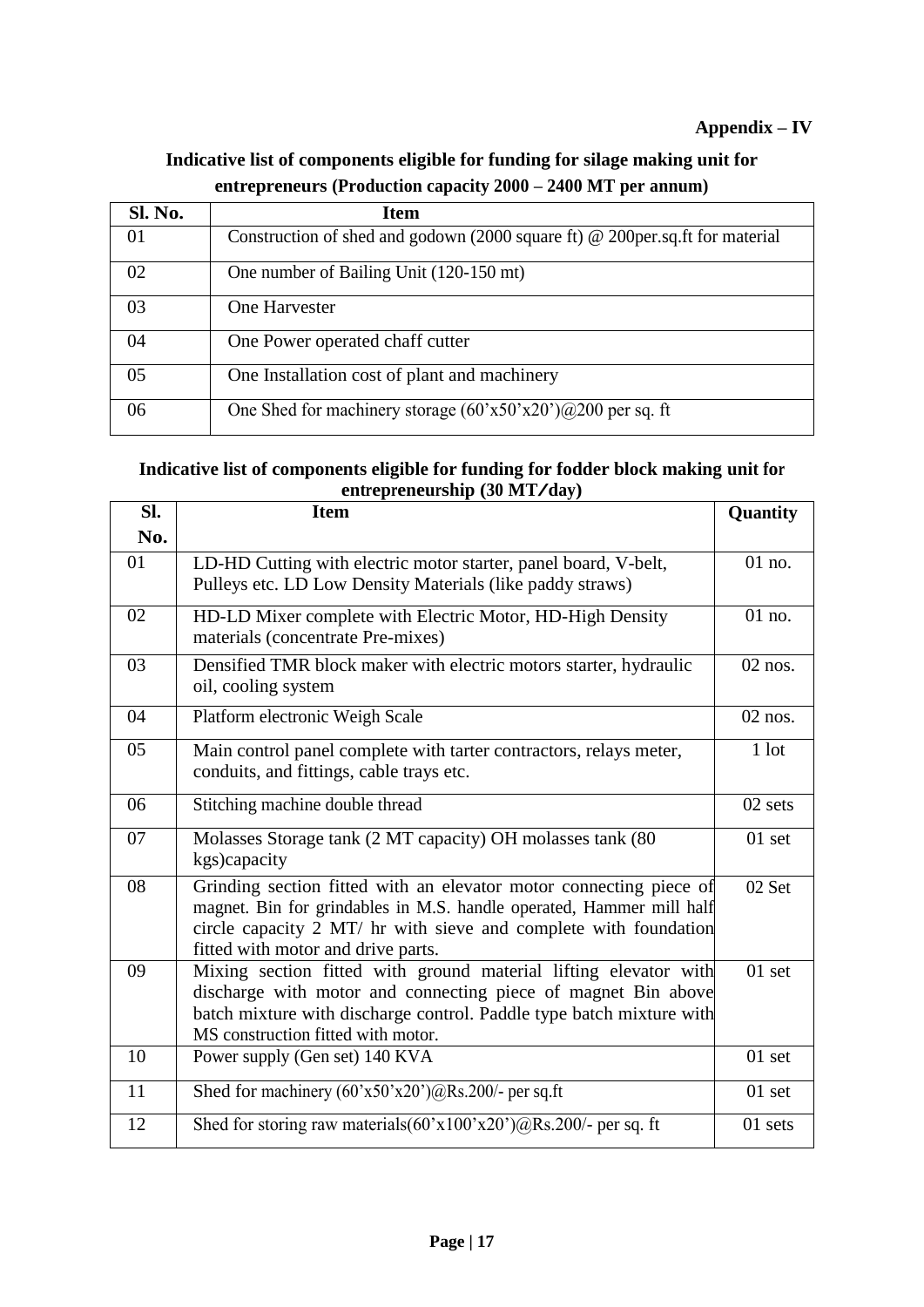## **MODEL PROJECTS WITH INDICATIVE COSTS**

### *(PLEASE NOTE THAT THE COSTS ARE INDICATIVE ONE AND MAY VARY DEPENDING UPON THE AREAS. FURTHER, THESE MODEL PROJECTS MAY NOT BE USED FOR BANK FINANCE)*

|                | <b>1000 POULTRY PARENT STOCK TO GET 500 HATCHING EGG PER DAY</b> |              |                  |                   |
|----------------|------------------------------------------------------------------|--------------|------------------|-------------------|
| SI.            | <b>PARTICULARS</b>                                               | <b>Total</b> | Unit cost        | <b>Total Cost</b> |
| No.            |                                                                  | Unit         | (₹)              | ′₹)               |
|                | Construction of shed $(30' \times 100')$                         | 3000         | 250              | 750,000           |
| $\overline{2}$ | Electric Brooder(1000 DOC/Brooder)                               | 2            | 1,500            | 3,000             |
| 3              | Chick Feeder (one feeder/60 Chicks)                              | 18           | 150              | 2,700             |
| $\overline{4}$ | Chick Drinker (one drinker/60Chicks)                             | 18           | 130              | 2,340             |
| 5              | Adult Feeder (one feeder/60 Adult birds)                         | 18           | 320              | 5,760             |
| 6              | Adult Drinker (one drinker/60 Adult birds)                       | 18           | 330              | 5,940             |
| 7              | Cost of 1100 parents stock $(1000 F + 100 M)$                    | 1100         | 90               | 99,000            |
|                |                                                                  |              | <b>Sub Total</b> | 8,68,740          |

### **HATCHERY FOR HATCHING 3000 HATCHING EGG / WEEK TO GET 2250 DOC\***

| Sl.<br>N <sub>0</sub> | <b>PARTICULARS</b>                             | <b>Total</b><br>Unit | Unit cost<br>(₹) | <b>Total Cost</b> |
|-----------------------|------------------------------------------------|----------------------|------------------|-------------------|
|                       | Construction of Hatchery building (30' x 100') | 3000                 | 200              | 600,000           |
| $\mathcal{D}$         | Incubator of capacity 15000 eggs               |                      | 400,000          | 400,000           |
| 3                     | Hatcher capacity 5000 eggs                     |                      | 200,000          | 200,000           |
| 4                     | Generator set (15 KVA)                         |                      | 150,000          | 150,000           |
|                       |                                                | B                    | <b>Sub Total</b> | 1,350,000         |

### **MOTHER UNIT FOR BROODING 2000 CHICKS UPTO 4 WEEKS**

| SI.<br>N <sub>0</sub> | <b>PARTICULARS</b>                                           | <b>Total</b><br>Unit | <b>Unit cost</b><br>(Rs) | <b>Total</b><br>Cost $(\overline{\mathbf{x}})$ |
|-----------------------|--------------------------------------------------------------|----------------------|--------------------------|------------------------------------------------|
|                       | Construction of shed $(20' X 50' X 4$ nos.) for<br>8000 DOC* | 4000                 | 300                      | 12,00,000                                      |
|                       | Electric Brooder (1000 DOC/ Brooder)                         | 6                    | 1,500                    | 9,000                                          |
| 3                     | Chicks Feeder (50 DOC/Feeder)                                | 160                  | 150                      | 24,000                                         |
| 4                     | Chicks Drinker (50 DOC/ Drinker)                             | 160                  | 130                      | 20,800                                         |
|                       |                                                              |                      | <b>Sub Total</b>         | 12,53,800                                      |

### **Total cost of the project: (A+B+C) = Rs. 34,72,540.00**

*Assumption: From 1000 parent bird it is assumed 500 hatching eggs will come and in a week 3500. The eligible eggs for hatching will be 3000 after grading. Number of estimated chicks produced will be 2200. Taking into 10% mortality, 2000 chicks will be in mother unit for growing upto 4 weeks.*

*\*Day old Chicks*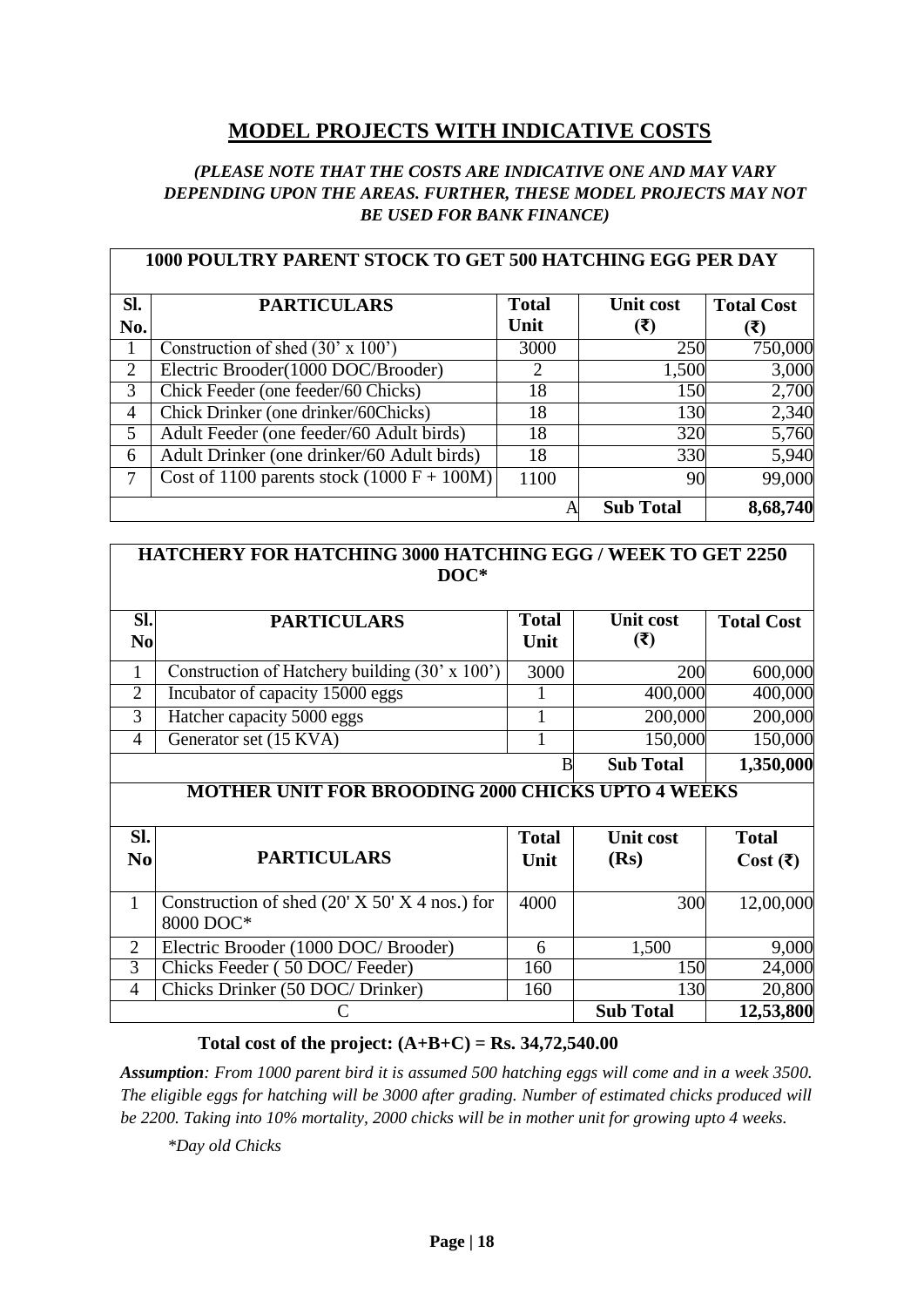### **INDICATIVE COST OF MODEL PROJECT FOR ESTABLISHMENT OF BREEDER GOAT FARM OF 500 FEMALES AND 25 MALE SHEEP AND GOAT**

| S.No.          | <b>Particulars</b>                                          | <b>Total</b>   | <b>Unit Cost</b> | <b>Total Cost</b> |
|----------------|-------------------------------------------------------------|----------------|------------------|-------------------|
|                |                                                             | Unit           | (5)              | (3)               |
| $\mathbf{1}$   | Construction of housing shed for parent stock<br>(55x100ft) | 5500           | 400              | 2200000           |
| $\overline{2}$ | Kid shed & sick pen                                         | 3500           | 200              | 700000            |
| 3              | Cost of Doe                                                 | 500            | 8,000            | 4000000           |
| $\overline{4}$ | <b>Cost of Buck</b>                                         | 25             | 13,000           | 325000            |
| 5              | Transportation cost                                         | 525            | 100              | 52500             |
| 6              | Fodder cultivation                                          | 5 acre         | 1,00,000         | 500000            |
| $\overline{7}$ | Chaff cutter                                                | $\overline{2}$ | 25,000           | 50000             |
| 8              | Integrated silage making machine                            | $\mathbf{1}$   | 5,00,000         | 500000            |
| 9              | Equipment                                                   | 525            | 100              | 52500             |
| 10             | Insurance                                                   | 525            | @7.5%            | 325000            |
| 11             | Miscellaneous                                               |                |                  | 25000             |
|                |                                                             |                | <b>Sub Total</b> | 87,30,000         |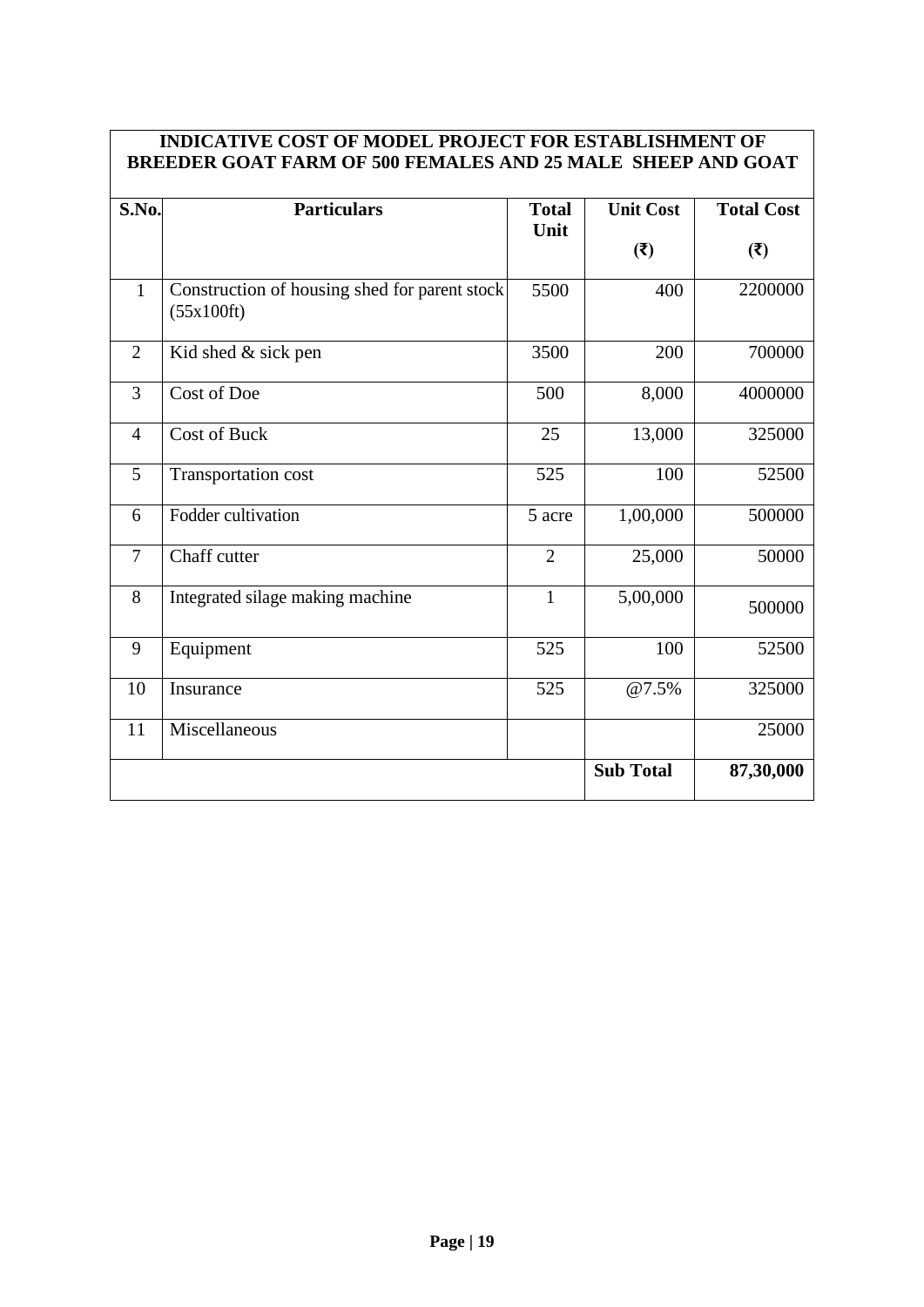|                | <b>INDICATIVE COST FOR ESTABLISHMENT OF 100+10PIG BREEDING FARM</b>                               |                      |                             |                          |
|----------------|---------------------------------------------------------------------------------------------------|----------------------|-----------------------------|--------------------------|
| S.No.          | <b>Particulars</b>                                                                                | <b>Total</b><br>Unit | <b>Unit Cost</b><br>(5)     | <b>Total Cost</b><br>(3) |
| $\mathbf{A}$   | <b>Construction of Pig Sty</b>                                                                    |                      |                             |                          |
| $\mathbf{1}$   | Construction of shed for sow@20sqft per<br>animal                                                 | 2000                 | 200                         | 4,00,000                 |
| $\mathbf{2}$   | Construction for boar unit @20sqft per<br>animal                                                  | $\overline{700}$     | 200                         | 1,40,000                 |
| $\overline{3}$ | Farrowing pen @80sqft per sow for 50 sows<br>(considering 50% of pigs are allows in<br>farrowing) | 4000                 | 150                         | 6,00,000                 |
| 4              | Cost of construction of pens for piglets<br>@10 sqft per piglet for 3000 piglets                  | 30000                | 100                         | 30,00,000                |
| $\overline{5}$ | Store room 500 sqft                                                                               | 500                  | 150                         | 75,000                   |
|                |                                                                                                   |                      | Total $(A)$ :               | 42,15,000                |
| ${\bf B}$      | <b>Cost for Piglets for breeding</b>                                                              |                      |                             |                          |
| $\mathbf{1}$   | Cost of 100 five months old gilt weighing<br>about 50 kg                                          | 100                  | $100$ per Kg<br>live weight | 5,00,000                 |
| $\overline{2}$ | Cost of 10 six months old gilts weighing<br>about 60 kg                                           | 10                   | 120 per Kg<br>live weight   | 72,000                   |
|                |                                                                                                   |                      | $Total(B)$ :                | 5,72,000                 |
| $\mathbf C$    | Other cost                                                                                        |                      |                             |                          |
| $\mathbf{1}$   | Cost of Equipment                                                                                 | 110                  | 350 per<br>animals          | 38,500                   |
| $\overline{2}$ | Equipment for piglets                                                                             | 3000                 | 50                          | 1,50,000                 |
| 3              | Insurance charges $(\textcircled{a}7.5\%)$                                                        | 110                  | 110                         | 42,900                   |
| $\overline{4}$ | Veterinary Aid                                                                                    | 110                  | 100                         | 11,000                   |
|                |                                                                                                   |                      | Total $(C)$ :               | 2,42,400                 |
|                |                                                                                                   |                      | Total Cost (A+B+C):         | 50,29,400                |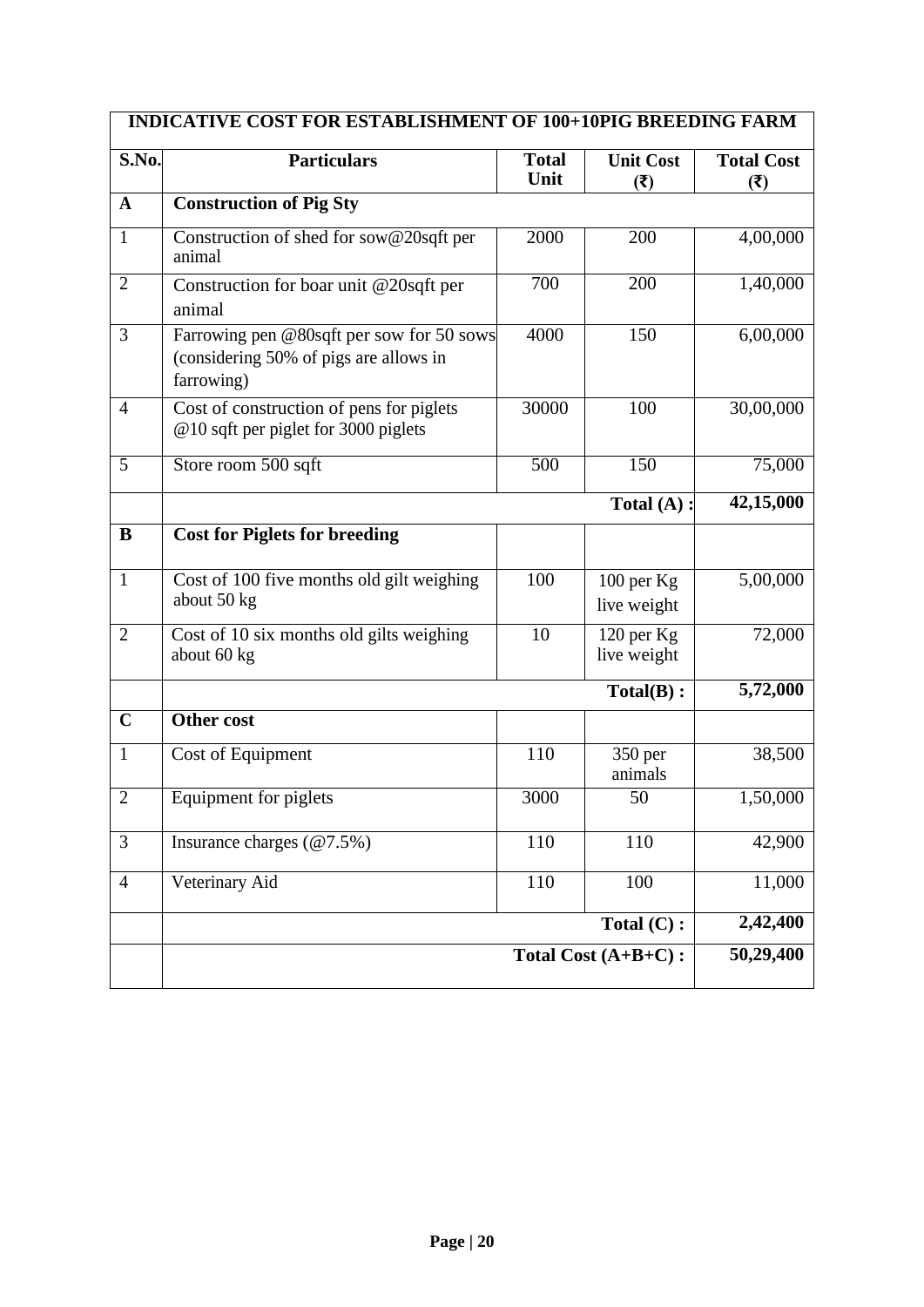## **INDICATIVE COST OF SILAGE MAKING UNIT FOR ENTREPRENEURS (PRODUCTION CAPACITY 2000-2400 MT PER ANNUM)**

| Sl. No. | <b>Item</b>                                                                    | Cost( ₹)     |
|---------|--------------------------------------------------------------------------------|--------------|
| 01      | Construction of shed and godown(2000 square ft) @ 200per.sq.ft<br>for material | 4,00,000.00  |
| 02      | Bailing Unit (120-150 mt)                                                      | 30,00,000.00 |
| 03      | Harvester                                                                      | 5,00,000.00  |
| 04      | Power operated chaff cutter                                                    | 5,00,000.00  |
| 05      | Installation cost of plant and machinery                                       | 2,00,000.00  |
| 06      | Shed for machinery storage $(60'x50'x20')@200$ per sq.ft                       | 4,00,000.00  |
|         | <b>Total</b>                                                                   | 50,00,000.00 |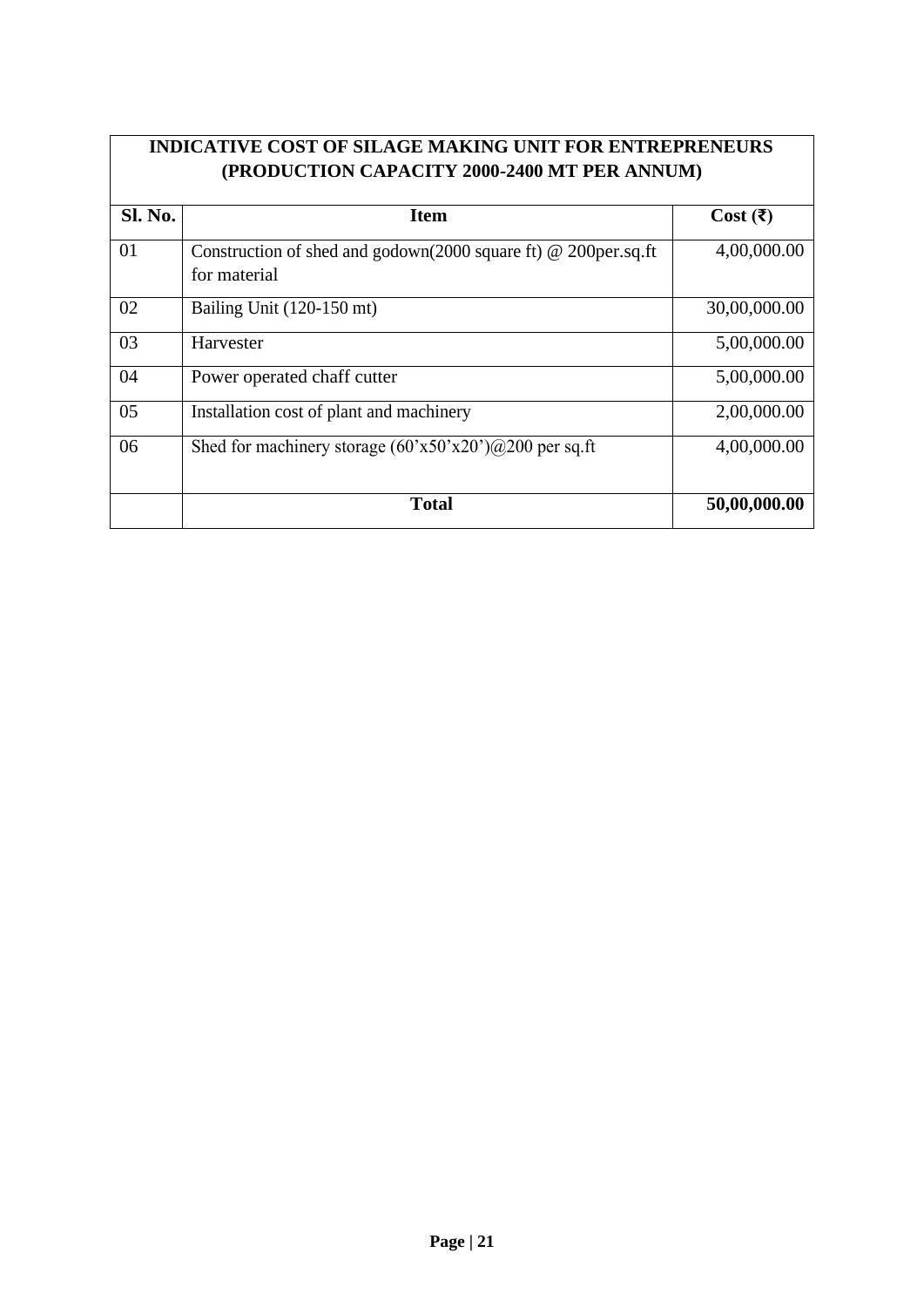| INDICATIVE COST FOR FODDER BLOCK MAKING UNIT (30 MT/DAY) |                                                                                                                                                                                                                                                         |          |                             |
|----------------------------------------------------------|---------------------------------------------------------------------------------------------------------------------------------------------------------------------------------------------------------------------------------------------------------|----------|-----------------------------|
| $\overline{SI.}$<br>No.                                  | <b>Item</b>                                                                                                                                                                                                                                             | Quantity | Cost<br>$(\bar{z}$ in lakh) |
| 01                                                       | LD-HD Cutting with electric motor starter, panel<br>board, V-belt, Pulleys etc. LD Low Density Materials<br>(like paddy straws)                                                                                                                         | 01       | 4.00                        |
| 02                                                       | HD-LD Mixer complete with Electric Motor, HD-<br>High Density materials (concentrate Pre-mixes)                                                                                                                                                         | 01       | 3.00                        |
| 03                                                       | Densified TMR block maker with electric motors<br>starter, hydraulic oil, cooling system                                                                                                                                                                | 02       | 38.70                       |
| 04                                                       | Platform electronic Weigh Scale                                                                                                                                                                                                                         | 02       | 0.90                        |
| 05                                                       | Main<br>control<br>panel complete<br>with<br>tarter<br>contractors, relays meter, conduits, and fittings,<br>cable trays etc.                                                                                                                           | 1 lot    | 4.45                        |
| 06                                                       | Stitching machine double thread                                                                                                                                                                                                                         | $02$ set | 0.20                        |
| 07                                                       | Molasses Storage tank (2 MT capacity) OH<br>molasses tank (80 kgs) capacity                                                                                                                                                                             | 01 set   | 3.25                        |
| 8.                                                       | Grinding section fitted with an elevator motor<br>connecting piece of magnet. Bin for grindables in<br>M.S. handle operated, Hammer mill half circle<br>capacity 2 MT/ hr with sieve and complete with<br>foundation fitted with motor and drive parts. | 2 set    | 3.5                         |
| 09                                                       | Mixing section fitted with ground material lifting<br>elevator with discharge with motor and connecting<br>piece of magnet Bin above batch mixture with<br>discharge control. Paddle type batch mixture with<br>MS construction fitted with motor.      | $01$ set | 4.00                        |
| 10                                                       | Power supply (Gen set) 140 KVA                                                                                                                                                                                                                          | $01$ set | $\overline{5.00}$           |
| 11                                                       | Shed for<br>machinery $(60'x50'x20')\omega$ Rs. 200 per<br>sq.ft                                                                                                                                                                                        | $01$ set | 6.00                        |
| 12                                                       | Shed for<br>storing raw<br>materials $(60'x100'x20')\omega$ Rs. 200<br>per sq.ft                                                                                                                                                                        | 01       | 12.00                       |
|                                                          |                                                                                                                                                                                                                                                         | Total :  | 85.00                       |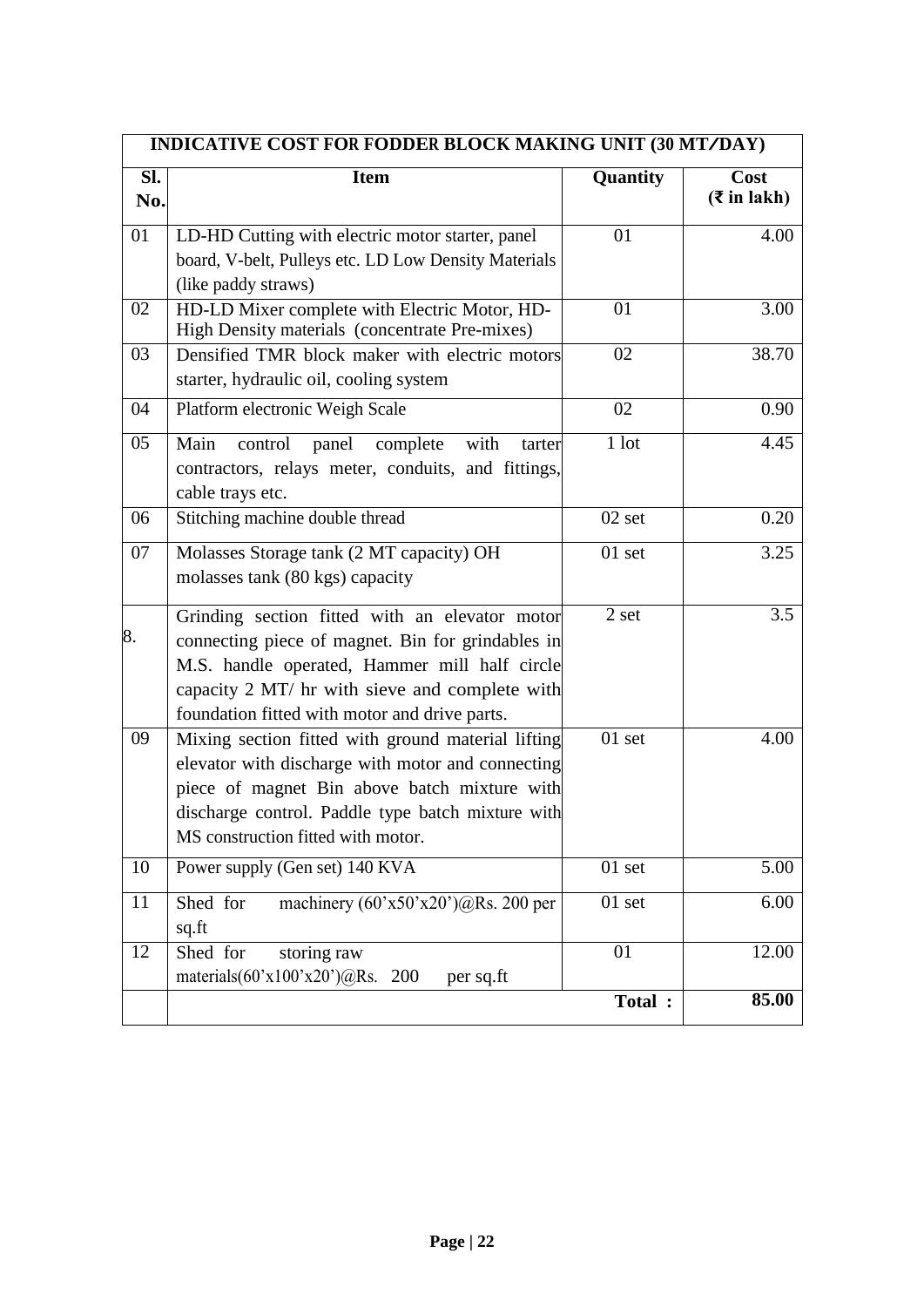### **Annexure II**

**Indicative List of Low-Input Technology birds eligible under National Livestock Mission implemented by the Department of Animal, Husbandry, Dairying & Fisheries, Government of India**

| <b>Sl. No.</b>   | Name of the organization                                                                                 | <b>Type of stock</b>                                                                                                 |  |  |
|------------------|----------------------------------------------------------------------------------------------------------|----------------------------------------------------------------------------------------------------------------------|--|--|
|                  | <b>PUBLIC SECTOR ORGANIZATIONS</b>                                                                       |                                                                                                                      |  |  |
| 1.               | <b>Central Poultry Development Organization</b><br>and Training Institute (SR), Bangalore.               | Chabro<br>a)<br>b)<br>Kalinga brown<br>Kaveri<br>$\mathbf{c})$                                                       |  |  |
| 2.               | <b>Central Poultry Development</b><br>Organization(ER), Bhubaneswar.                                     | Kalinga brown                                                                                                        |  |  |
| 3.               | <b>Central Poultry Development</b><br>Organization(NR), Chandigarh                                       | Chabro                                                                                                               |  |  |
| $\overline{4}$ . | <b>Central Poultry Development</b><br>Organization(WR), Mumbai.                                          | a) Kalinga brown<br>(Kadaknath stocks are also<br>available)                                                         |  |  |
| 5.               | Project Directorate on Poultry, ICAR,<br>Hyderabad                                                       | Gramapriya<br>a)<br>b)<br>Vanaraja                                                                                   |  |  |
| 6.               | Central Avian Research Institute, Izatnagar                                                              | <b>CARI GOLD</b><br>a)<br>Nirbheek<br>b)<br>Hitcari<br>$\mathfrak{c}$ )<br>Cari-Debendra<br>$\rm d)$<br>Upcari<br>e) |  |  |
| 7.               | Karnataka<br>Animal<br>Veterinary,<br>and<br>Fisheries<br>Sciences<br>University,<br>Bidar,<br>Karnataka | Giriraja<br>a)<br>Girirani<br>b)<br>Swarnadhara<br>$\mathbf{c})$                                                     |  |  |
| 8.               | Research<br>Station,<br>Poultry<br>Nandnam, Chennai<br>Tamil Nadu                                        | Nandanam 99                                                                                                          |  |  |
| 9.               | Kerala Veterinary University, Mannuthy                                                                   | a) Gramalakshmi<br>Gramashree<br>b)<br>c) Krishipriya                                                                |  |  |
| 10.              | Sri Venkateshwara Veterinary University,<br>Rajendernagar, Hyderabad                                     | Rajasri                                                                                                              |  |  |
|                  | PRIVATE SECTOR ORGANIZATIONS                                                                             |                                                                                                                      |  |  |
| 1.               | Dr. Yashvant Agritech Pvt. Ltd, Jalgaon,<br>Maharashtra                                                  | Satpuda-desi                                                                                                         |  |  |
| 2.               | Indbro Research and Breeding Farm Pvt.<br>Ltd.,<br>Hyderabad                                             | Rainbow rooster                                                                                                      |  |  |
| 3.               | Kegg Farms, New Delhi                                                                                    | Kuroiler                                                                                                             |  |  |
| $\overline{4}$   | Shipra Hatcheries, Patna, Bihar                                                                          | Shipra                                                                                                               |  |  |

*This list may be updated by this Department as and when required and updated list will also be put up on the website of the Department [http://dahd.nic.in](http://dahd.nic.in/)*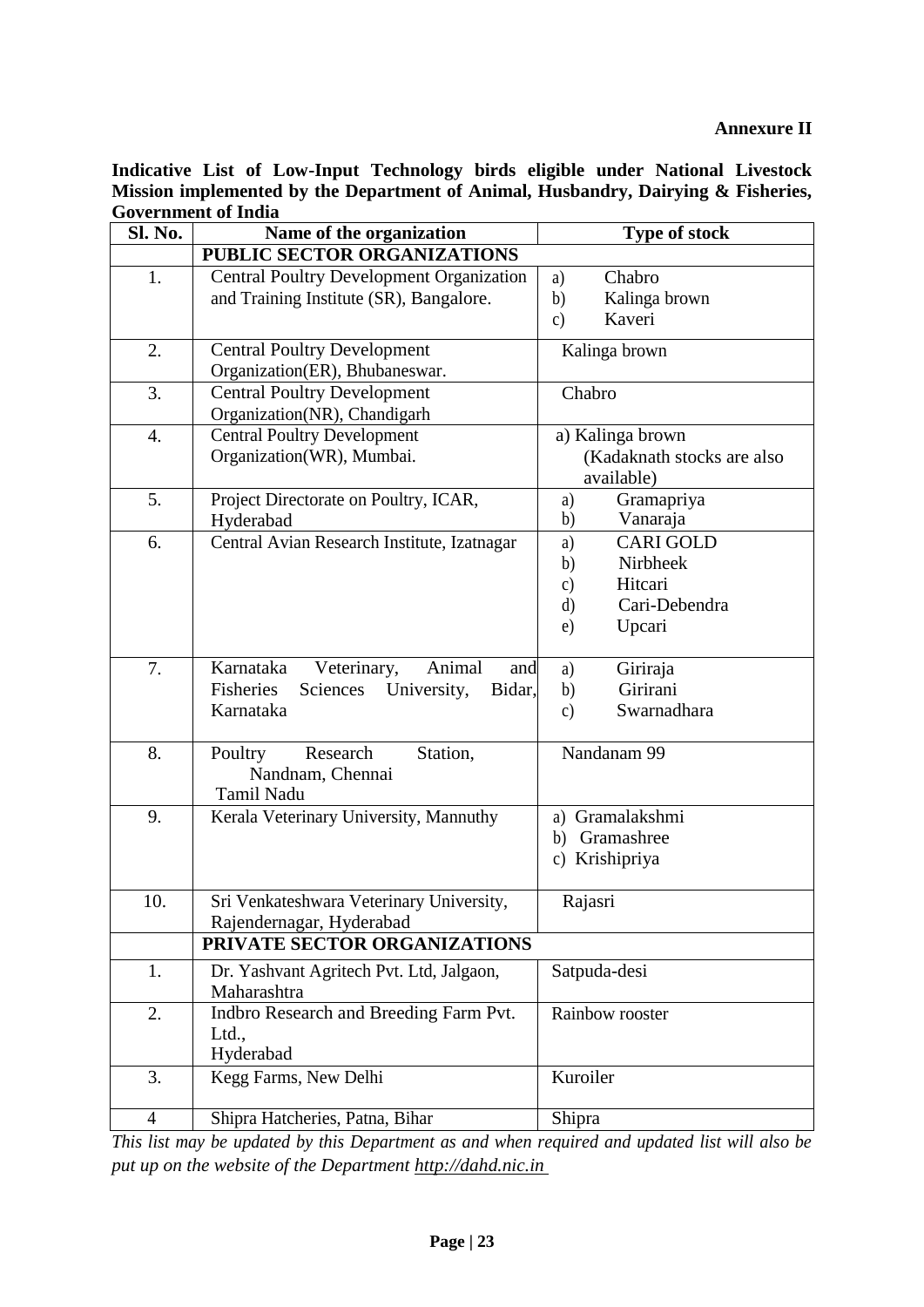

### **APPLICATION FORM FOR SEEKING ASSISTANCE UNDER ENTREPRENEURSHIP PROGRAMME OF NATIONAL LIVESTOCK MISSION (NLM)**

|                  |                                                                                    | <b>PHOTO</b>     |
|------------------|------------------------------------------------------------------------------------|------------------|
|                  |                                                                                    | <b>Signature</b> |
| S.               | <b>Particulars</b>                                                                 |                  |
| No.              |                                                                                    |                  |
| 1.               | Name of Scheme/Activity under which assistance is required                         |                  |
| 2.               | Name of Beneficiary                                                                |                  |
| 3.               | Father's Name/Husband's Name                                                       |                  |
| $\overline{4}$ . | Mother's Name                                                                      |                  |
| 5.               | <b>Aadhaar Number</b>                                                              |                  |
| 6.               | Mobile No.                                                                         |                  |
| 7.               | <b>Address</b>                                                                     |                  |
| 8.               | Category (General/SC/ST/OBC & others)                                              |                  |
| 9.               | <b>Educational Qualification</b>                                                   |                  |
| 10.              | <b>Experience in Livestock Farming</b>                                             |                  |
| 11.              | Whether attended any Livestock Farming related trainings (if yes, give<br>details) |                  |
| 12.              | Annual Income from Agricultural/Business activities                                |                  |
| 13.              | Land Acquired/lease (in Acres)                                                     |                  |
| 14.              | No. of birds/animals being maintained                                              |                  |
| 15.              | Cost of project                                                                    |                  |
| 16.              | <b>Expected Output</b>                                                             |                  |
| 17.              | Amount of subsidy                                                                  |                  |
| 18.              | Whether subsidy for this purpose has been availed earlier?                         |                  |
| 19.              | <b>GIS</b> Location                                                                |                  |
| 21.              | Source of 50 % project cost                                                        |                  |